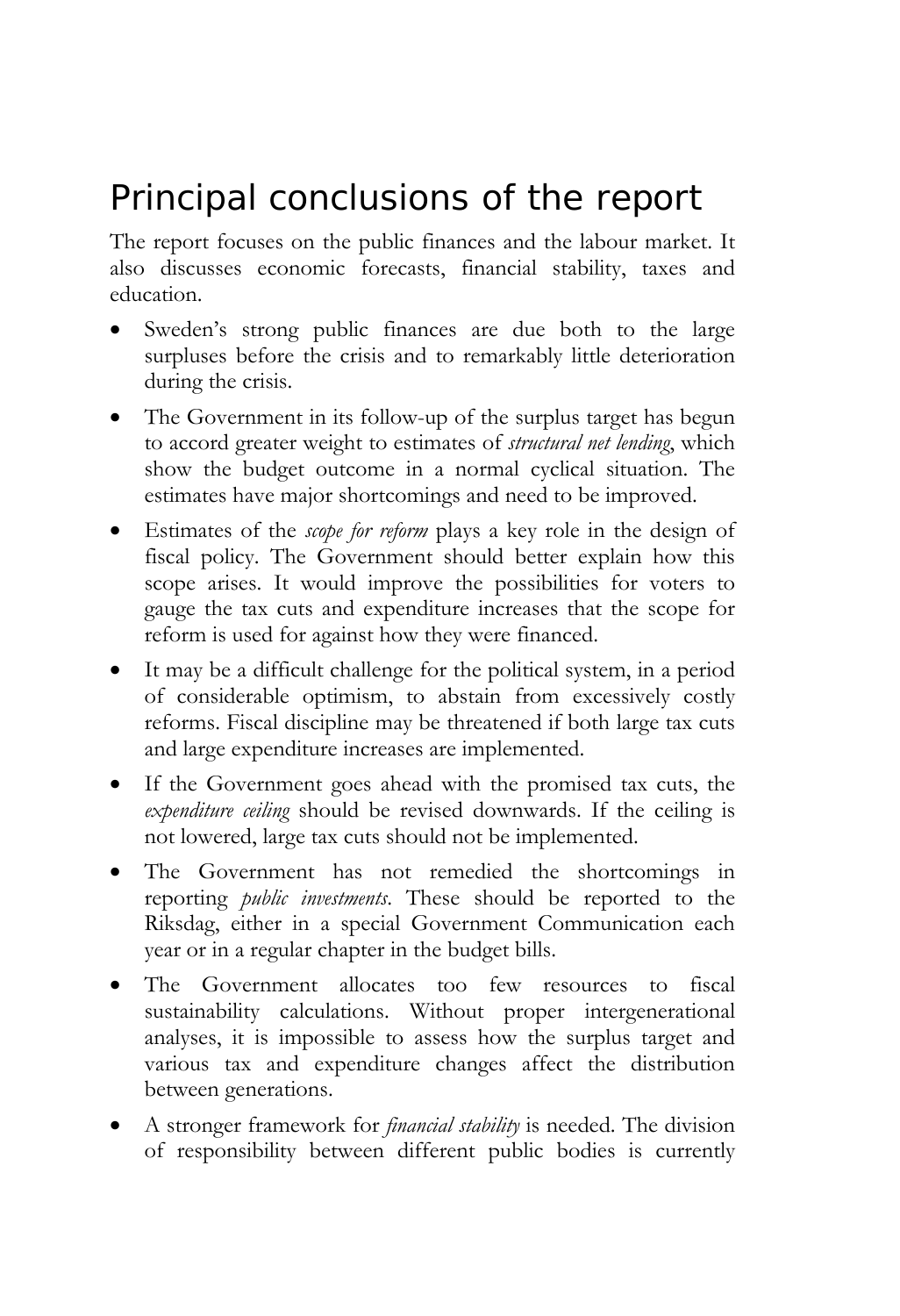blurred. Either *the Riksbank* should be given clearer responsibility or a *fiscal stability council* should be established.

- The Government's assessment of future labour market developments is not unreasonable. But there is considerable uncertainty.
- The Government is now more transparent about the wagedampening effects of the earned income tax credit. Further steps in the earned income tax credit would probably have positive employment effects, but the arguments for higher credits become weaker as larger credits are introduced.
- Unemployment insurance should be reformed. If the current voluntary insurance is retained, the differentiated employee contributions should be abolished. In principle a strong argument can be made for *mandatory* unemployment insurance.
- The tax system has increasingly departed from the fundamental principles behind the major tax reform of 1990/91. Some changes have been justified, but not others. Too many separate tax measures lead to arbitrariness. There should be a complete overhaul of the tax system.
- The differentiated VAT currently applying to various goods and services is not justified on the grounds of social efficiency or income distribution. The arguments for a reduced VAT on restaurants and catering services are weak. Instead a single VAT rate should be introduced.
- Abolishing the tax surcharge on high incomes would provide greater social efficiency gains than an increase in the income threshold for the state tax and another step in the earned income tax credit. It would lead to more hours worked and strengthen the incentives to get a higher education.
- The Government's education reforms will probably not suffice. The Government has correctly identified the challenges but has too much faith in the effect of norm-building signals. More needs to be done to achieve the education policy objectives.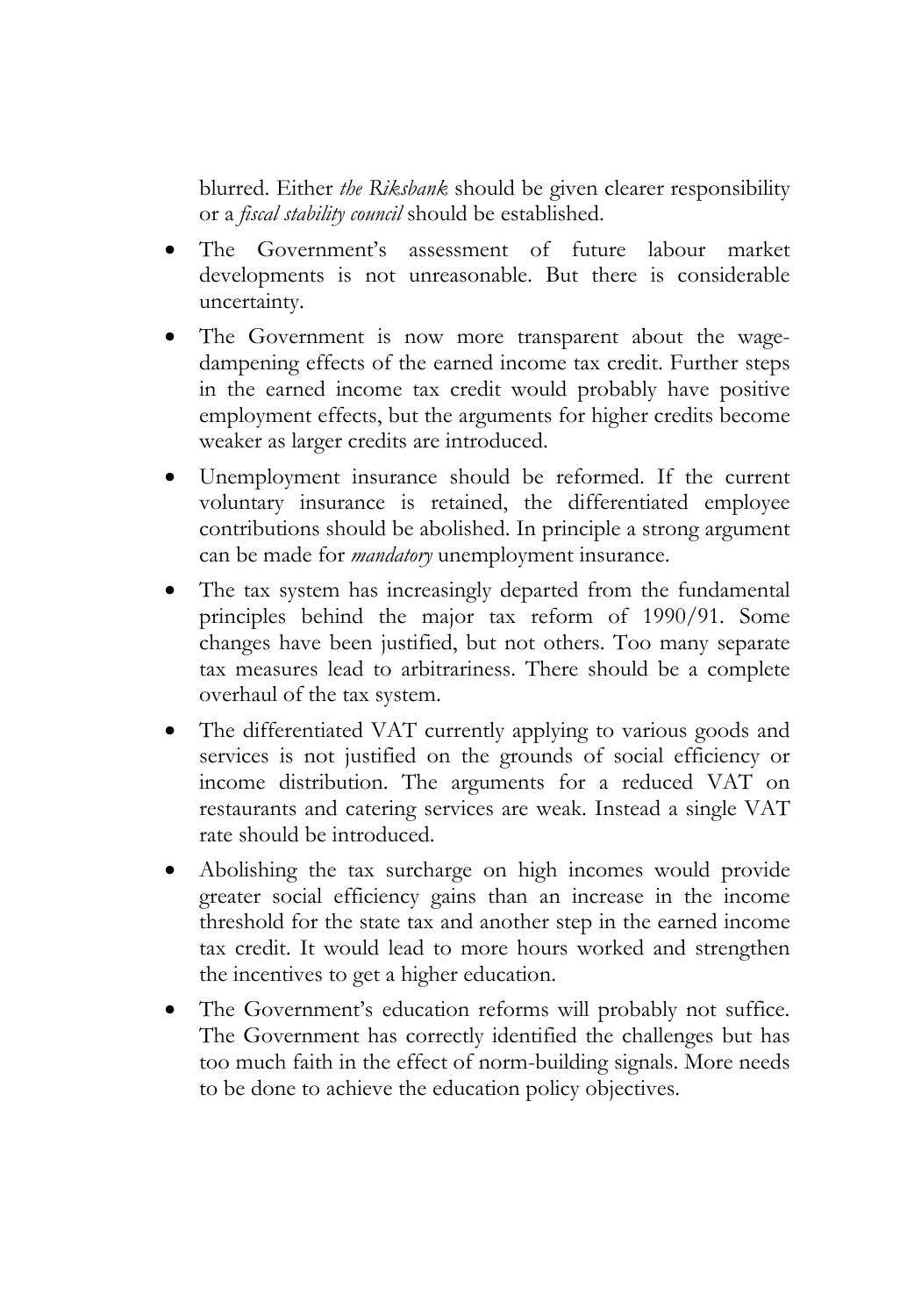# Summary

Despite a deep economic downturn, there were only small budget deficits in Sweden. Now a strong economic upturn with increasing employment is under way. The public finances are improving rapidly. The Government has revised its estimate of the scope for tax reductions and expenditure increases upwards. There are good grounds for this. At the same time, weaknesses in the economic policy decision-making process and the institutional framework may lead to increased tensions over time and thus threaten long-term stability. Such warnings may be perceived as irrelevant in the current situation. But events in other countries demonstrate the importance of identifying and preventing potential problems in good times.

As in previous years, the main emphasis of the report is on the public finances and the labour market. The report also discusses identification of business cycles, financial stability, taxes and education.

#### Strong public finances in Sweden

The financial crisis that started in the United States in 2007 culminated in a deep international recession. The combination of a financial crisis and a deep economic downturn put great pressure on public finances internationally. Budget deficits climbed to around ten per cent of GDP in many countries such as the United Kingdom and the United States, which were forced to rescue their financial sectors with extensive government support and experienced sharply reduced tax revenues and increased expenditures. Large increases in the budget deficits in some euro area countries precipitated sovereign debt crises.

 Sweden weathered the economic crisis with remarkably good public finances. Budget deficits were only 0.9 and 0.3 per cent of GDP in 2009 and 2010 respectively. The small deficits were largely due to the stronger public finances in Sweden than in most other countries at the outset of the crisis. But the deterioration in Swedish public finances during the economic downturn was also surprisingly small. GDP fell more in Sweden than in the OECD as a whole, but government net lending fell much less.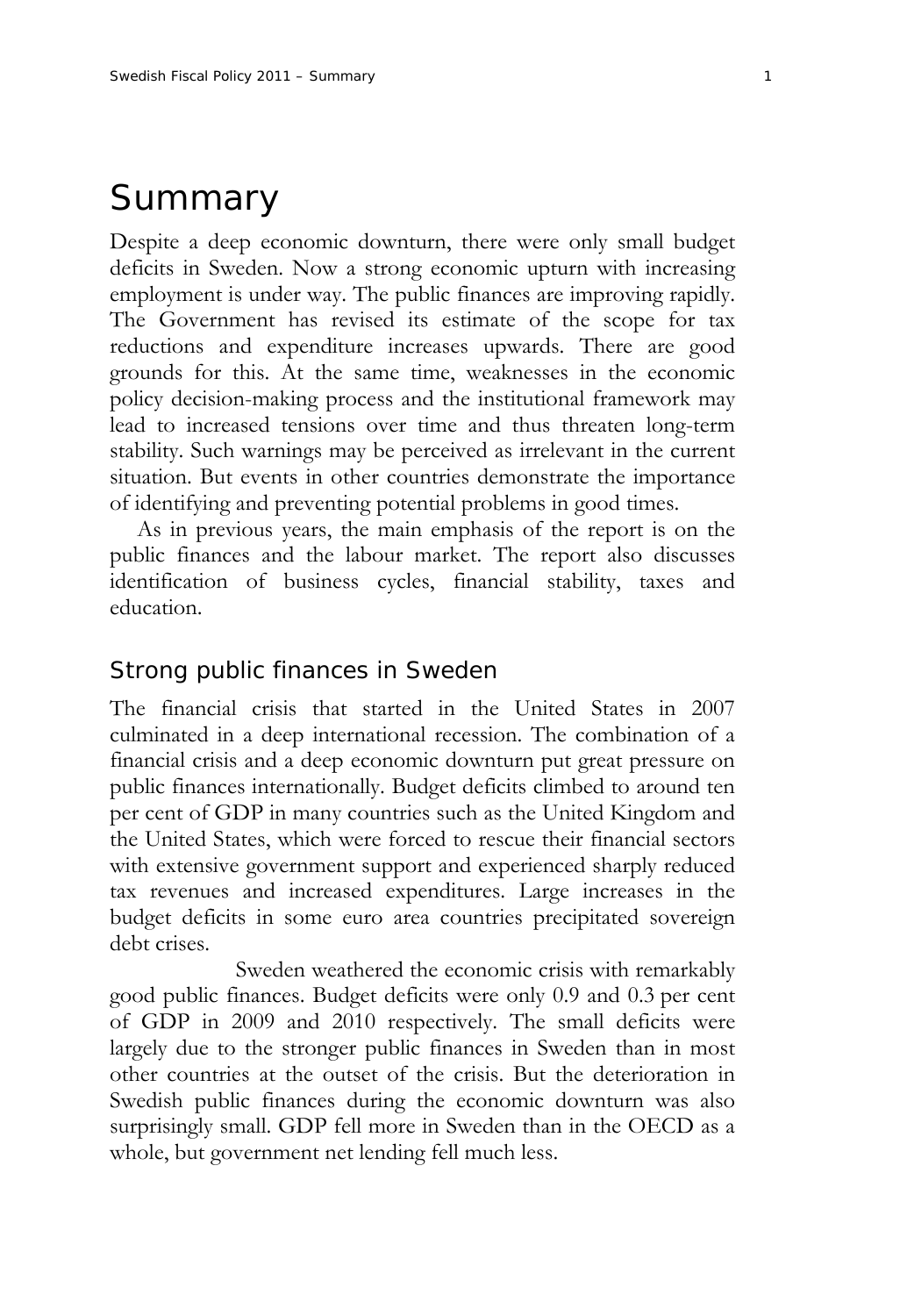One of the main reasons why the public finances did not weaken more was the relatively small decline in employment compared with the substantial fall in GDP. This maintained tax revenue. Reduced state funding of unemployment insurance and lower benefit levels helped prevent unemployment expenditure from increasing sharply when employment fell. At the same time, the sickness insurance reforms led to a reduction in the number of benefit recipients in sickness insurance and early retirement. The labour market reforms implemented probably also contributed to preventing the fall in employment.

# Better estimates of structural net lending are needed

The most important instrument for steering fiscal policy is the *surplus target*. Under this target, general government net lending is to be one per cent over a business cycle. As it is difficult to determine the precise length of a business cycle, the Government uses a number of indicators (five in all) to evaluate whether the target has been achieved: both backward- and forward-looking averages are considered and adjustments are made to take the cyclical situation into account. We are – as we were previously – critical of the large number of indicators that provide opportunities for arbitrary interpretations. We instead recommend that only two indicators be used: a backward-looking ten-year average (of actual net lending) and a partially forward-looking ten-year average (of actual net lending for the past six years and forecast net lending for the current and the coming three years).

 The indicator that the Government appears to attach the greatest importance to is *structural net lending*. It is an estimate of what the fiscal balance would be in a balanced state of the business cycle. The estimate adjusts actual net lending for the *automatic stabilisers*, i.e. the fluctuations in tax revenue and public expenditure that automatically occur (in the absence of discretionary measures) in the course of cyclical swings. The cyclical situation is measured by the *GDP gap*, which shows how much actual GDP deviates from potential GDP.

In the 2011 Budget Bill and the 2011 Spring Fiscal Policy Bill, the Government bases fiscal policy on a forecast for structural net lending. There are a number of problems with this indicator.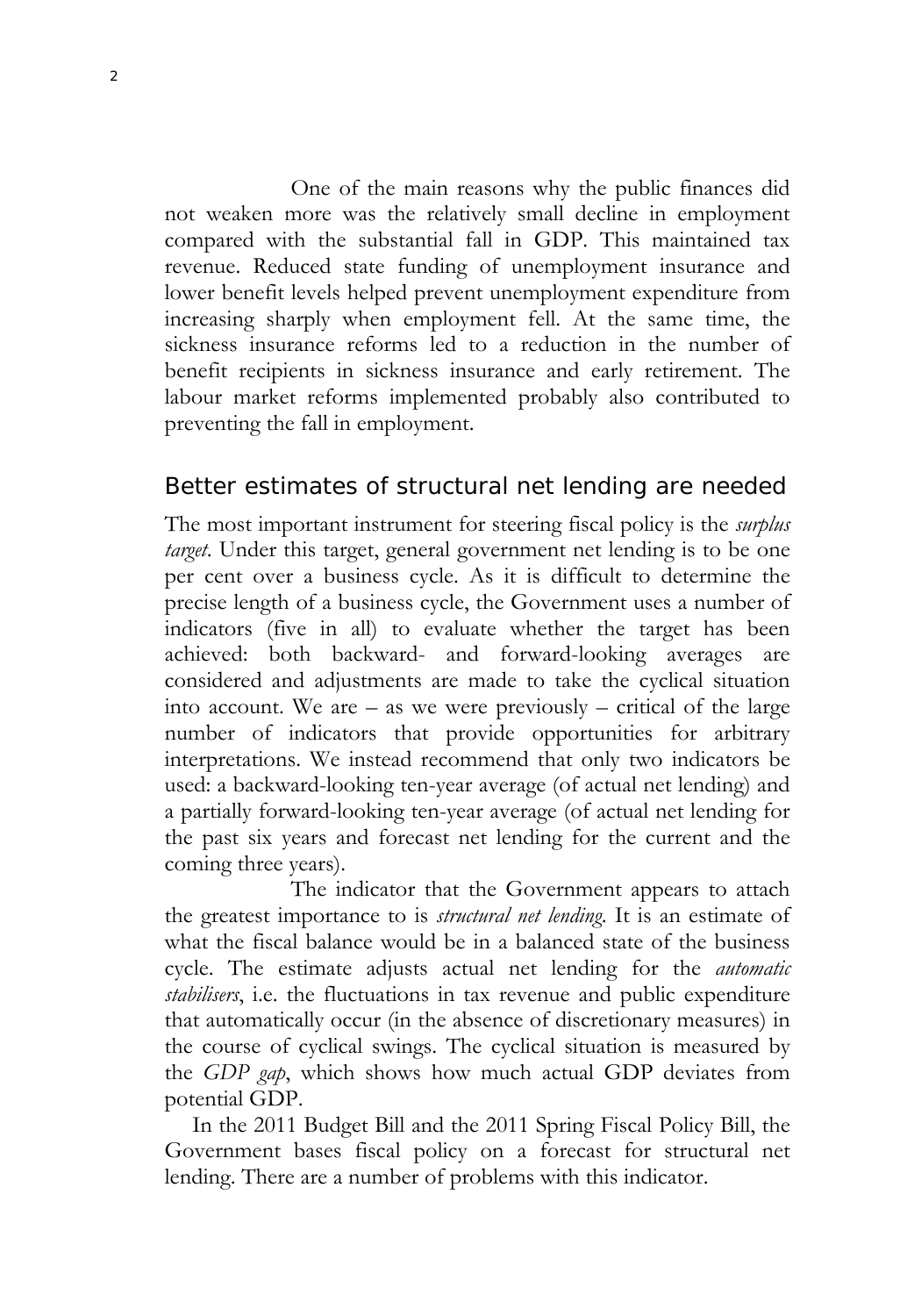- The estimates of the GDP gap on which the estimates of structural net lending are based are highly uncertain.
- With the methods used by the Ministry of Finance, the average GDP gap is negative, i.e. GDP is below its potential level. *Asymmetric* GDP gaps like this are justified if potential GDP is defined as the GDP level that is compatible with a constant rate of inflation. Since inflation is more flexible upwards than downwards, the Riksbank (the Swedish central bank) must pursue a monetary policy that results in a negative average GDP gap if inflation is to be held stable around the inflation target. But a GDP gap defined in this way is not appropriate for estimating a structural net lending that will act as an indicator of whether the surplus target is met, as an average measure will be needed in that case.
- A third problem concerns the Ministry of Finance estimate of the sensitivity of net lending to changes in the GDP gap. The Ministry (and OECD) estimate does not take into account the *balanced budget requirement for local governments*, under which local governments are not allowed to have budget deficits. In the event of a sharp and/or protracted fall in GDP, local government expenditures must be brought in line with lower tax revenues. This is not taken into consideration in the calculations. Consequently, both the automatic stabilisers and structural net lending are overestimated in deep economic downturns.

Relying as heavily as the Government does on structural net lending as an indicator of whether the surplus target has been met is illadvised. There are in any case grounds for a review of how the estimates are made. Methods involving a negative average GDP gap should not be used.

 In the 2011 Budget Bill, the Government set the structural net lending target for 2014 at *two* per cent of GDP. This created uncertainty about whether the surplus target had been raised. Furthermore, the Government did not offer a satisfactory explanation of the extent to which the safety margin of one per cent of GDP required for structural net lending in relation to the surplus target depended on asymmetric GDP gaps (which can be avoided with a more appropriate method of calculation), general uncertainty about future developments (which instead should be reflected in the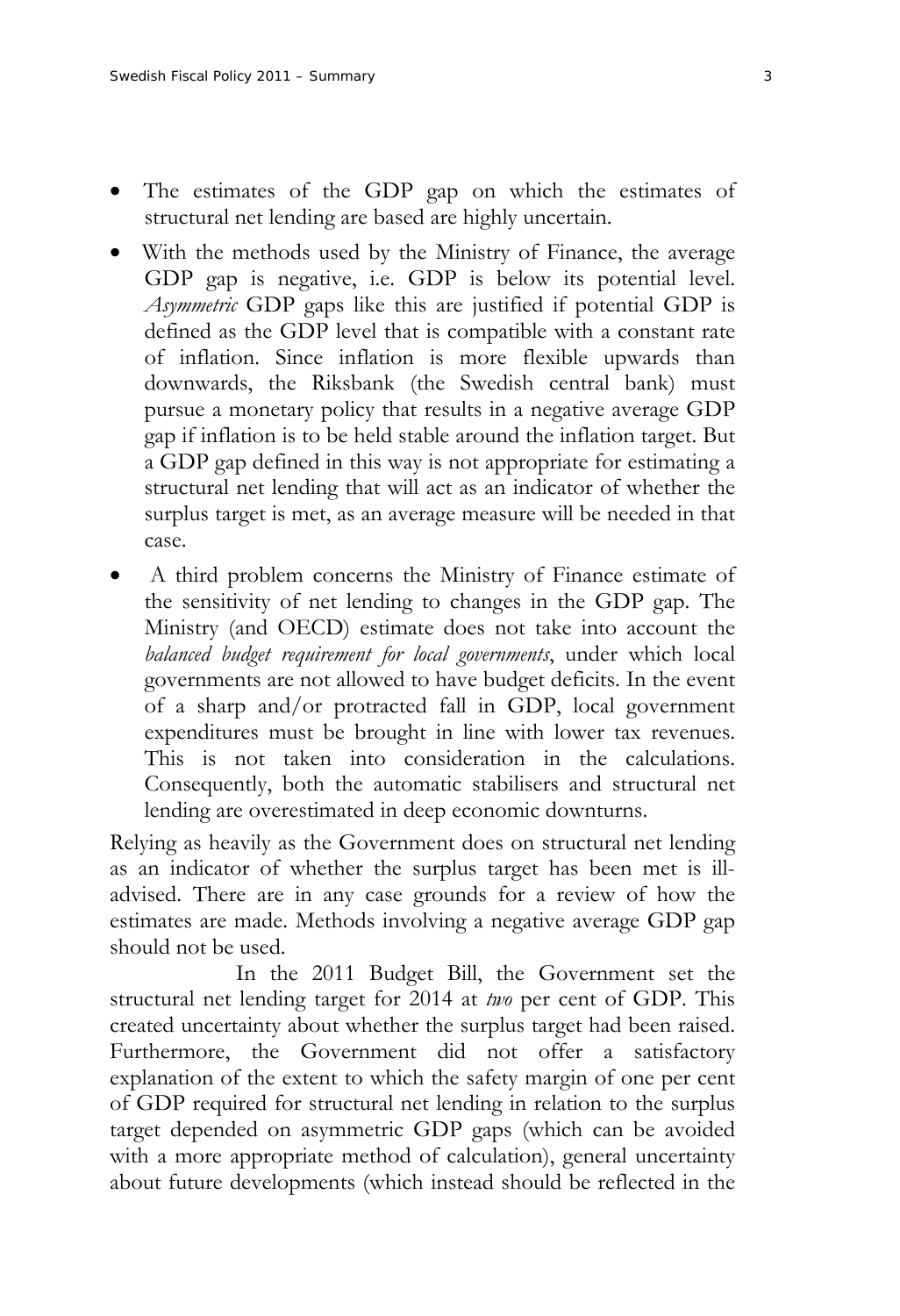level of the surplus target) or uncertainty in the estimate of structural net lending. The same flaw is repeated in the 2011 Spring Fiscal Policy Bill. It states that there is now less need for a safety margin but it does not specify how much less.

 The Government has appointed an inquiry on the balanced budget requirement for local governments. One of its tasks is to analyse giving local governments more freedom to vary their budget outcomes from year to year. Another task is to investigate the possibility of establishing a *local government stabilisation fund* where local governments make deposits in economic upturns that can subsequently be used in economic downturns. We are surprised that the inquiry was *not* also asked to investigate a rules system that would allow *central government grants* to local government to vary over the business cycle. This appears to be the simplest system to introduce since it is effective and poses no risk of conflict with local selfgovernment.

# Explaining the scope for reform more clearly

The *scope for reform* plays a key role in fiscal policy. It is of great value that the fiscal policy debate be based on an explicit estimate of "what we can afford". In the same vein, it is remarkable that the budget bills do not provide a brief definition of the concept scope for reform, even though the meaning can be inferred from the discussion as a whole. The scope for reform can be defined as:

*The total sum of permanent tax reductions and expenditure increases that can be actively decided by the Riksdag (the Swedish Parliament) and that are compatible with the target that general government net lending should show a surplus of one per cent of GDP over a business cycle.* 

The term 'scope for reform' is actually misleading, as some reforms do not cost anything or even strengthen the budget (as did the earlier reforms of unemployment and sickness insurance). Reforms costing more than the scope for reform allows may also be made if they are financed by tax increases (for expenditure increases) or by expenditure reductions (for tax cuts). *Fiscal space* is a better term than scope for reform. But we use the term scope for reform below so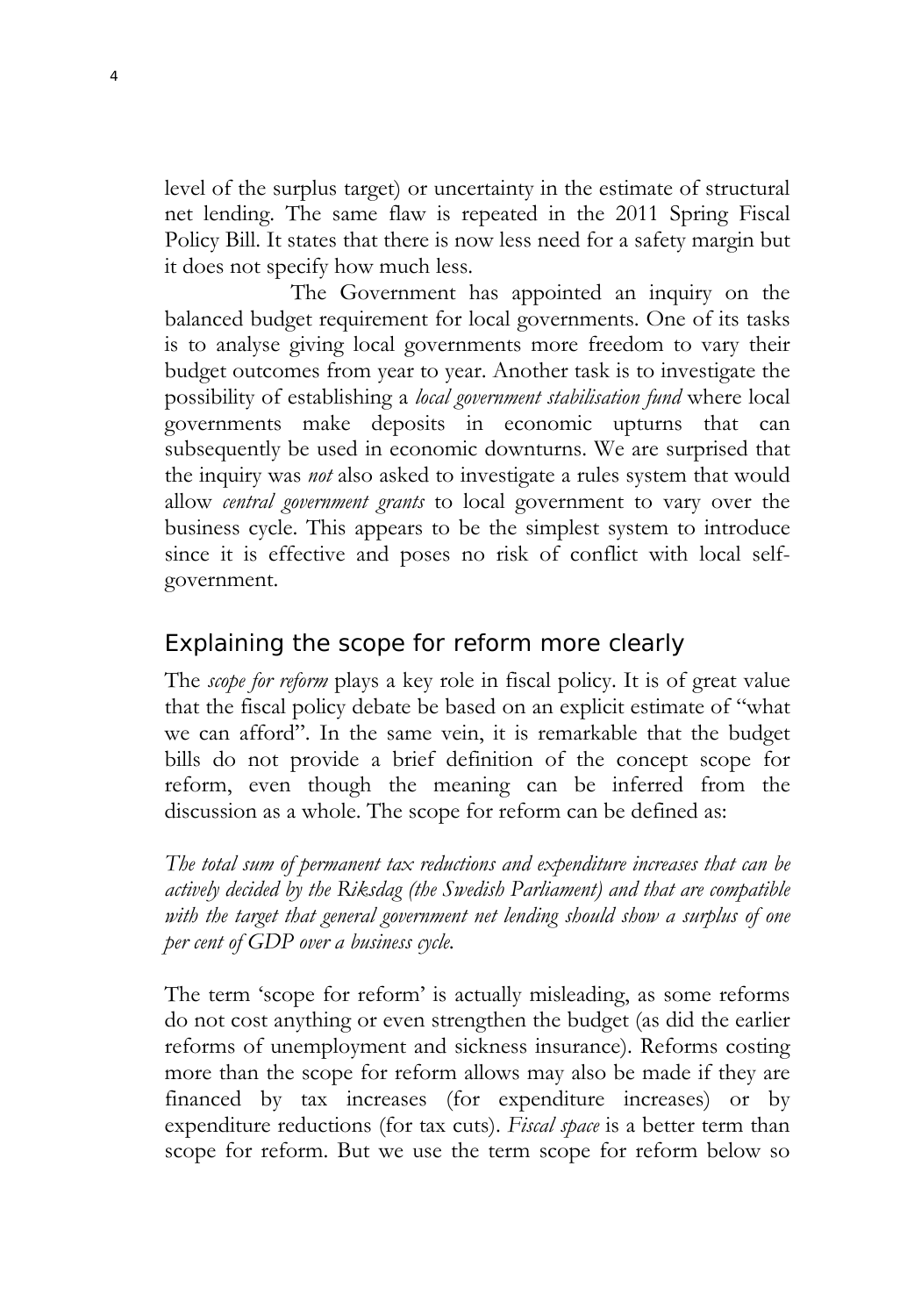that readers will recognise it, even though the term should be replaced.

 The Budget Bills do not provide a clear explanation of why there normally is scope for reform. The explanation is as follows. As most taxes are proportional, tax revenue automatically grows at approximately the same pace as GDP. But without active decisions, public expenditure grows more slowly than GDP. This is because only some expenditures are tied to wages (which in the long run grow at the same pace as GDP). Other expenditures are only partly indexed to wages or are indexed to prices (which increase more slowly than GDP in current prices). Some expenditures are not indexed at all and therefore fall in real terms when prices rise.

 Without active decisions on new 'reforms', net lending would gradually increase relative to the surplus target. Some of the scope for reform, however, originates when 'old reforms', in the absence of new decisions, are diluted when some expenditures fall in real terms and others do not follow wage developments.

 A political decision-making process, based on an ever emerging scope for reform, is *politically attractive*. This gives the Government the opportunity each year to present a number of 'reforms', even though these only maintain the value of previous transfer payments. Decisions that only involve maintaining previous reforms may in other words be presented as *new* reforms. If the Government wishes to cut taxes or increase expenditures in new areas, it can be done without *active* decisions to weaken old reforms.

 The Government should clearly report how the scope for reform comes about. It should be broken down into contributions from reductions in the real value of public expenditures that are not indexed to prices, from other expenditures that do not follow GDP, from demographic changes, from changes in the number of benefit recipients in different social insurance systems as a result of various changes in the rules and from deviations from the surplus target motivated by the cyclical situation. A report like this would contribute to a more informed debate. It would make it possible for voters to weigh proposed tax cuts and expenditure increases against the financing.

 The decision-making system based on estimates of the scope for reform is well suited to gradually reduce taxes and public expenditures as a percentage of GDP. It has appeared natural to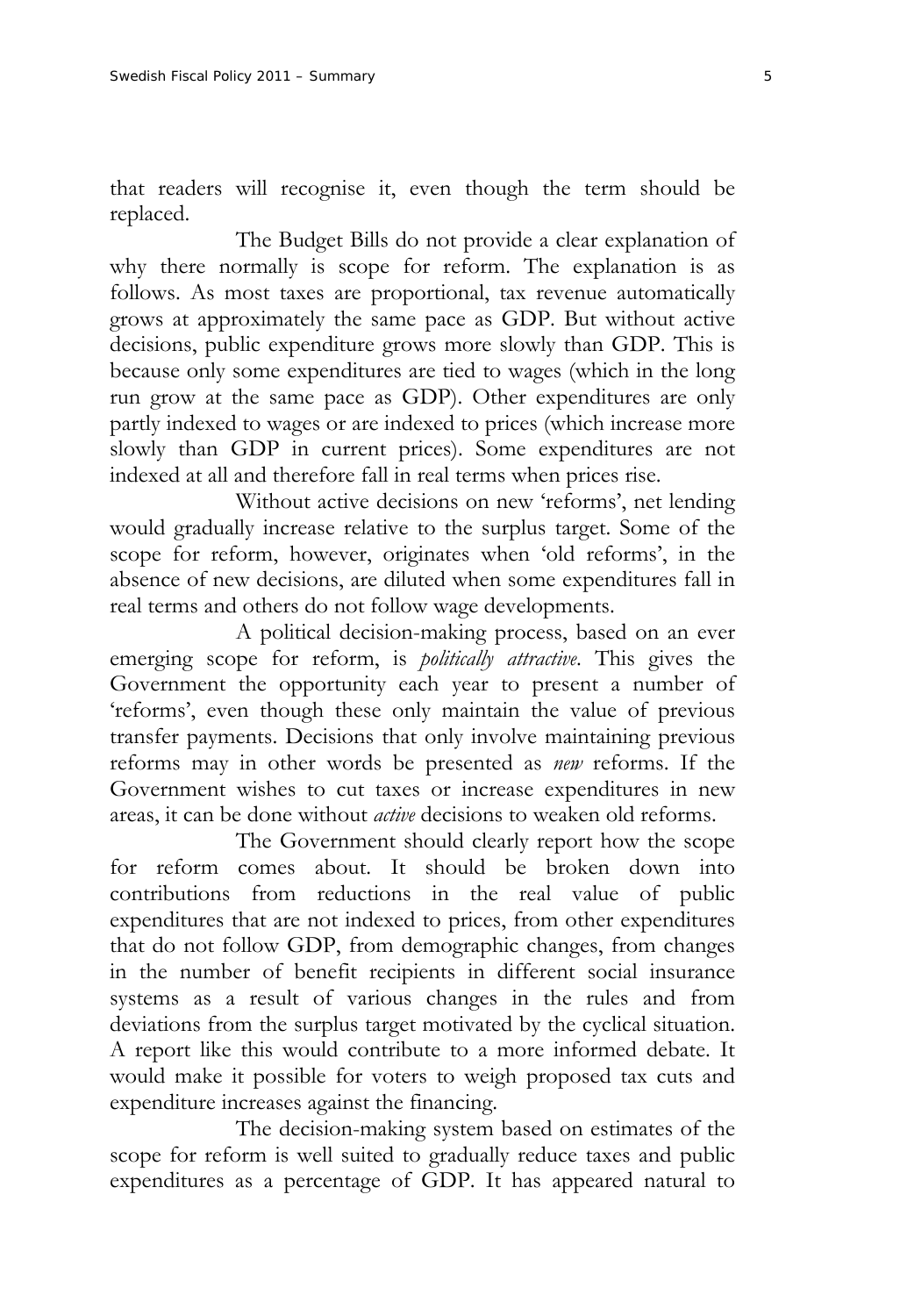divide the scope for reform between tax reductions and expenditure increases. Since the scope for reform emerges when public expenditure, in the absence of active decisions, does not follow GDP, the result is a gradual decline in taxes and expenditures as proportions of GDP.

 But a policy like this can in the long run lead to a buildup of *tensions* that jeopardise budget discipline. A gradual dilution of different transfer payments in relation to the wage and price levels may prove to be politically unsustainable. There may be pressure to restore the replacement rate in various transfer systems to earlier levels. This pressure may be difficult to resist when some of the previously estimated room for reform is used for tax cuts.

# Risk of exhausting the scope for reform

In the 2011 Budget Bill, the scope for reform for 2012-2014 was preliminarily estimated at SEK 48 billion (in the sense of a permanent annual cost increase until 2014). For 2012, the preliminary scope for reform given was SEK 15 billion. In the 2011 Spring Fiscal Policy Bill, no new number was specified, but the scope for reform is now expected to be greater than that specified in the 2011 Budget Bill.

 When the Spring Fiscal Policy Bill was presented, the Government also presented a number of preliminary tax proposals for 2012 in a special tax memorandum. The most important are a fifth step in the earned income tax credit, a higher threshold for the state income tax, an increase in the basic allowance for people over 65 and an increase in the excise taxes on tobacco and alcohol. The net cost of the tax proposals is about SEK 16 billion. The 2011 Spring Fiscal Policy Bill also raises the possibility of reducing the VAT on restaurant and catering services already in 2012. In addition to these proposals, some expenditure increases are likely. All in all, this indicates that the Government has substantially revised upwards its estimation of the scope for reform for next year.

 It is unclear why the Government already in the 2011 Spring Fiscal Policy Bill so explicitly specifies proposals that it intends first to present in the 2012 Budget Bill. The detailed description of planned tax changes has the character of commitments that in practice are likely to oblige the Government to implement the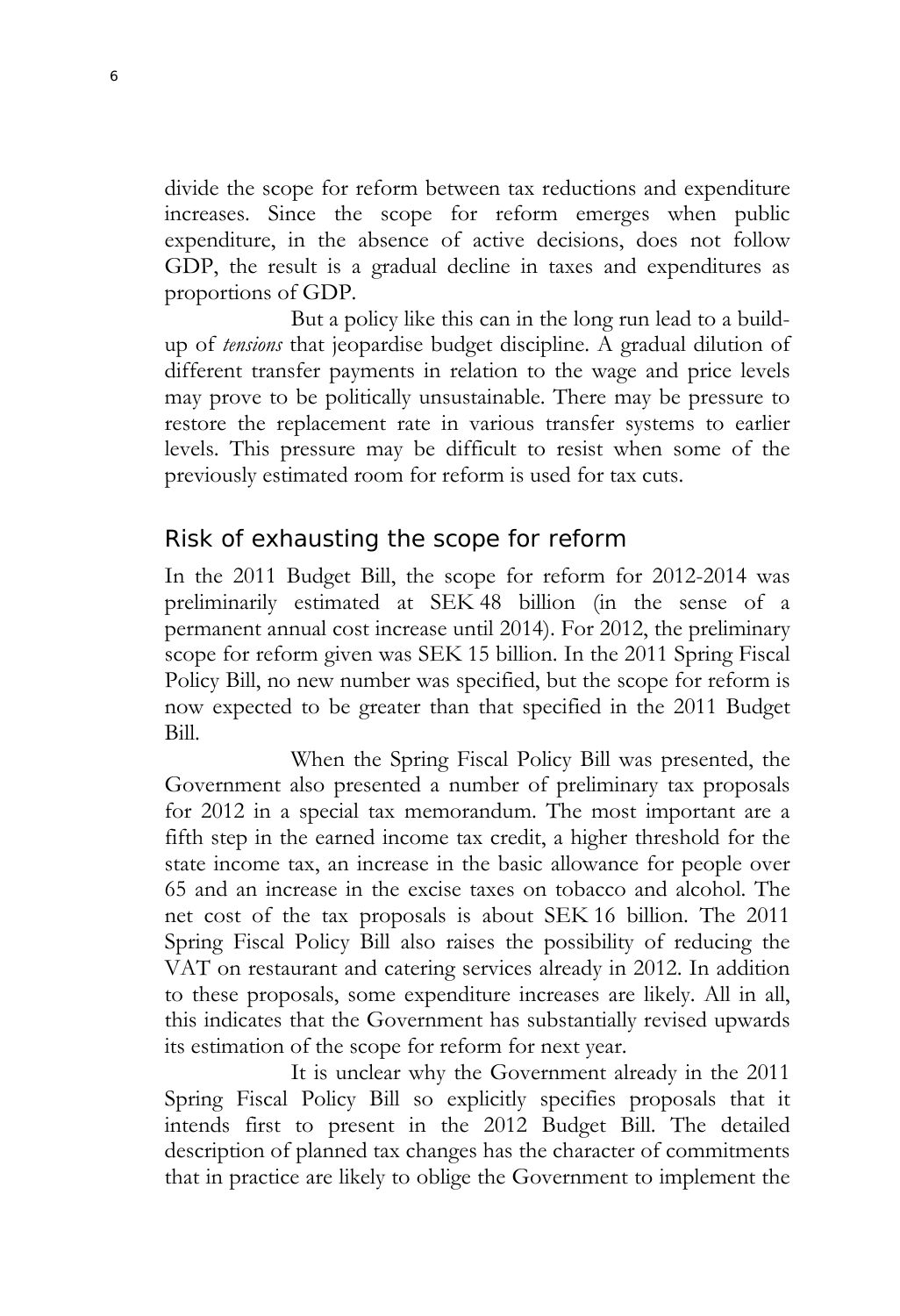proposals in 2012. This reduces the possibilities of taking new information into consideration during the work on the budget. It is difficult to see the merit in this.

 The more positive estimate of the scope for reform in the 2011 Spring Fiscal Policy Bill than in the 2011 Budget Bill is largely due to a more optimistic view of the effects of the labour market reforms. The Government's opinion is not unreasonable. At the same time, there is considerable uncertainty. There are therefore strong arguments for not using all of the estimated fiscal space before there are clear indications that the labour market has actually improved in line with the Government's expectations.

 We share the Government's opinion that fiscal stimulus measures are not needed at present. In our view, there is instead a risk that reforms of the magnitude presented by the Government in the 2011 Spring Fiscal Policy Bill may contribute to too strong an economic upturn. To avoid an overheating, it may prove desirable, with the Government's current measure of structural net lending, to let it increase to substantially more than two per cent of GDP until 2014. It may be a difficult challenge for the political system, in a period of considerable optimism, to refrain from excessively large and costly reforms.

#### The expenditure ceiling may be too weak

The expenditure ceiling is a core component of the fiscal framework. The ceiling is decided for (at least) three years ahead and refers to all central government expenditures except interest payments. The ceiling set includes a *budget margin*, which provides a safety margin to expenditures already adopted and announced. The margin is intended to provide space for both newly decided and automatic expenditure increases that result from a weaker-than-expected economic cycle as well as for other negative 'surprises'.

 According to the Government's guidelines, the budget margin should be 1 per cent of the expenditures subject to the ceiling for the current year (year  $t$ ), 1.5 per cent for year  $t+1$ , 2 per cent for year  $t+2$  and 3 per cent for year  $t+3$ . The margins over the next few years are substantially higher than that. The margin in 2012 is 7.4 per cent and then slowly falls to 5.6 per cent by 2014 (decided) and 5.3 per cent in 2015 (announced).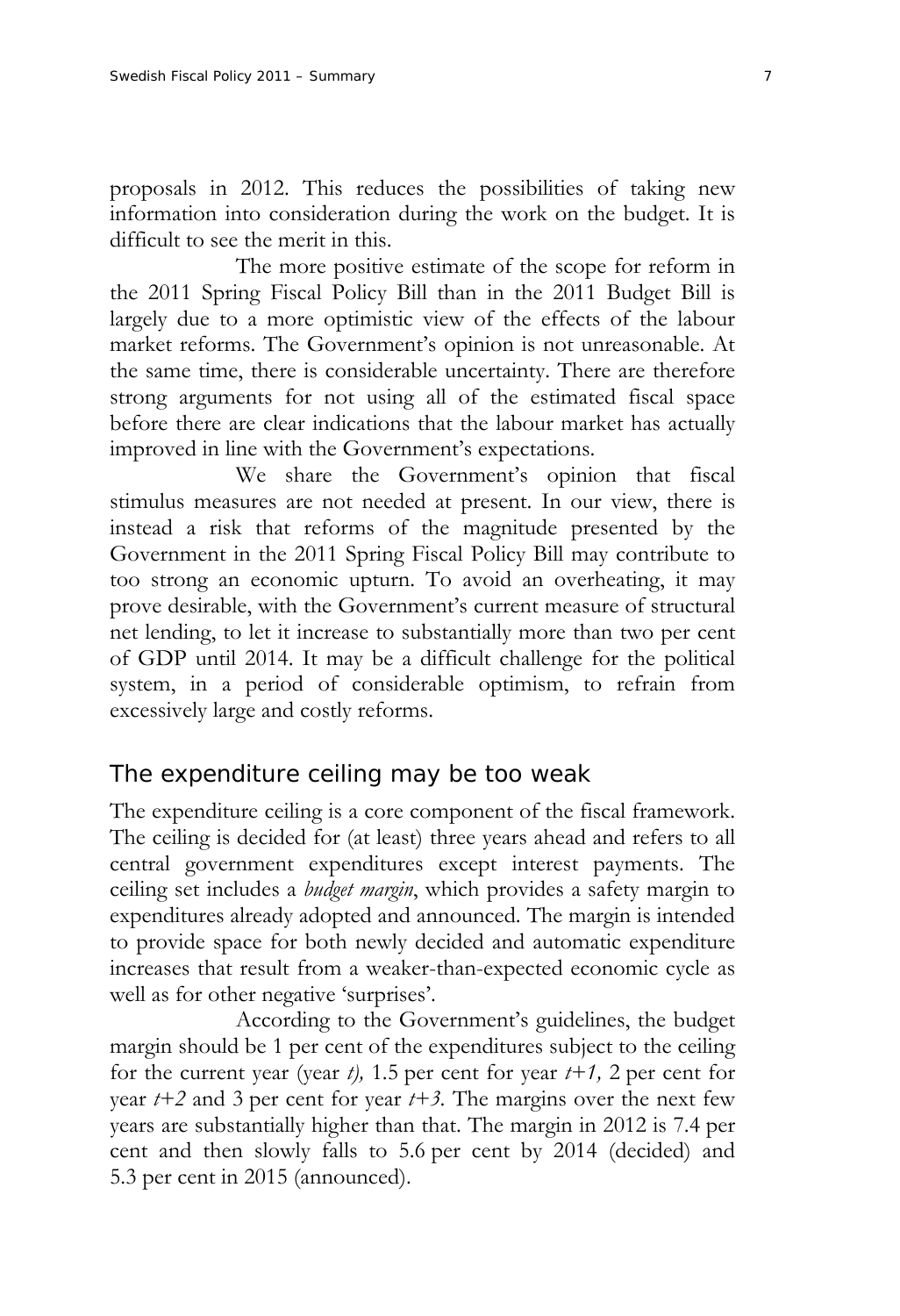Because of the high budget margins, the expenditure ceiling will be less binding than before. This reflects a change in the Government's earlier view of the expenditure ceiling as a support for the surplus target. The Government's new approach seems instead to be that the surplus target is to be a support for the expenditure ceiling. This change is risky, as the expenditure ceiling is a more binding restriction than the surplus target: under the Budget Act, the Government is obliged to propose measures for keeping expenditures under the ceiling, should there be a threat that it will be exceeded.

 The Government's budget policy discipline currently enjoys a high level of credibility. But it should not be assumed that the current situation will necessarily continue. It is well known that conflicts between desired tax cuts and desired expenditure increases can be particularly difficult to resist for coalition and minority governments.

 The budget margin for 2014 announced in the Spring Fiscal Policy Bill is almost SEK 60 billion. The Government has announced tax cuts for 2012 of more than SEK 20 billion (if the announced tax reduction on restaurant and catering services is included). Assume that further tax reductions of SEK 10-20 billion are carried out during the current mandate. Moreover, if the entire budget margin were to be used, there would be a budget weakening of SEK 90-100 billion. This sharply exceeds the estimated scope for reform of 'somewhat more' than SEK 48 billion.

 The above figures are not a forecast. But there is a risk that *both* large tax cuts *and* large expenditure increases may be carried out. Even though there is currently a strong political will to avoid this, and therefore such a development appears less probable, systems should be constructed to minimise this risk.

 We do not take any position on the balance to be struck between taxes and public expenditures. But we think there are strong arguments for a downward revision of the expenditure ceiling if the Government carries out the announced tax cuts. If the Government wishes to maintain the current budget margin, the large tax cuts promised should not be implemented.

 One argument for large budget margins is that they provide room for substantial expenditure increases in the event that the economic cycle develops less favourably than expected. A better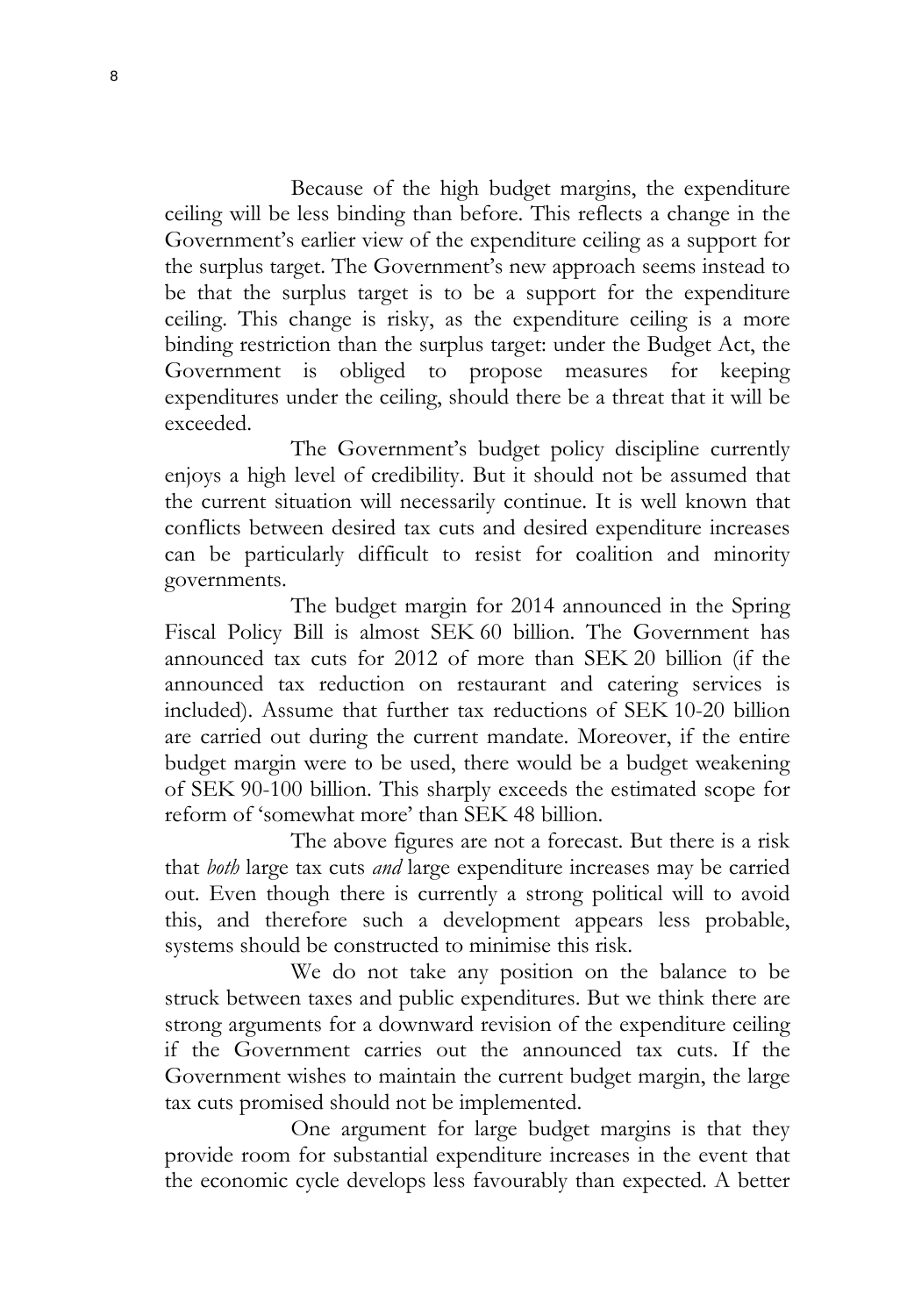way of handling this is, as we previously have proposed, to distinguish between a *cyclical margin* (that can only be used for cyclically justified expenditure increases) and a *planning margin* (for other expenditure increases). The latter could then be set much narrower than the current budget margin. An alternative would be instead to introduce a well-defined *escape clause* that allows the expenditure ceiling to be exceeded in extreme situations. In this alternative, the budget margin can also be reduced. We recommend implementing one of these proposals. An economic upturn presents an excellent opportunity for such a change.

# Inadequate reporting of public investment

A frequent objection to the surplus target is that the Government should not continue to reduce its debt when it has now come down to a low level. This objection is often based on a misunderstanding.

 At the end of 2010, the public sector had a *net financial worth* of more than 20 per cent of GDP. With positive net lending, net financial worth in crowns will keep increasing. But this is not true of net worth as a percentage of GDP. If GDP in current prices increases at an average of five per cent a year (two per cent inflation and three per cent real growth), net financial worth, given an average net lending of one per cent of GDP, will fluctuate just around the current 20 per cent of GDP. The fiscal surpluses are just sufficient to offset the decrease in net financial worth as a percentage of GDP that would otherwise occur when GDP grows.

 The Government has justified the sale of state shares by arguing that it wants to reduce the central government debt. But from the standpoint of public finances, this is hardly necessary as the return to its shareholdings is presumably higher than the reduction in the interest on government debt that the revenue from privatisations would be used for.

 A further issue is whether the current surplus target, which is based on *net* lending and not on total savings (including investment in capital stock), leads to the neglect of public investments. Existing research does not provide any clear answer here. We have, however, previously pointed to the risk that inadequate reporting of public sector investment and real capital stock in the budget bills provides the Riksdag with a poor basis for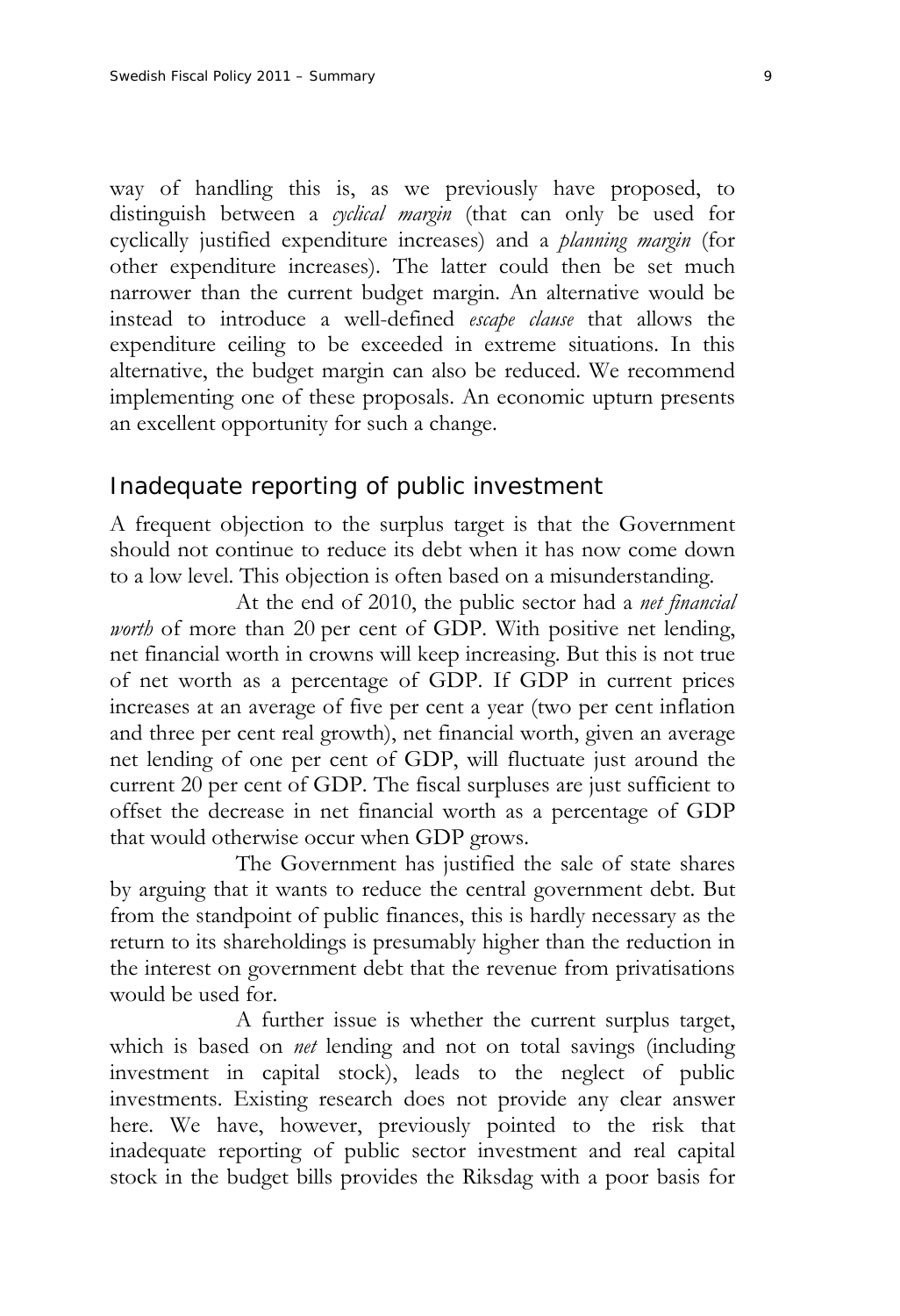decision-making. In the 2010 Spring Fiscal Policy Bill, the Government announced that it intended to improve this reporting and to include a report of this work in the 2011 Spring Fiscal Policy Bill. But this bill does not contain any information on this matter. We are critical of this. Significant improvements in reporting public sector investment should be possible with little analytical effort.

 One way of ensuring that development of the public sector capital stock gets sufficient attention could be via an annual special report from the Government to the Riksdag. At the very least, there should be a special chapter devoted to public investment in either the Spring Fiscal Policy Bill or the Budget Bill.

#### Business cycle analysis should be improved

There have been few systematic attempts in Sweden to establish more exactly the anatomy of business cycles. A more precise dating of business cycles would be valuable not least if the target that public finances are to show a surplus of one per cent of GDP *over a business cycle* is to be taken seriously. We do not think that more indicators of whether the surplus target has been met should be added to those which already exist (and which are too numerous). But an analysis of net lending during different business cycles can help in evaluating the current indicators.

In this report we apply different methods to date business cycles in Sweden. The dating establishes the turning points in the business cycle, i.e. when the economy shifts from an economic upturn to a downturn and vice versa. The length of a business cycle can be measured either from peak to peak or from trough to trough. The different methods yield quite similar results. All indicate, for example, that the business cycle turned upwards again in one of the first three quarters of 2009. Our analysis also indicates that economic upturns are normally longer than economic downturns.

General government net lending was 1.4 per cent of GDP over the latest complete business cycle if measured from peak to peak (2000-2008) and 1.2 per cent of GDP if measured from trough to trough (2003-2009). During this cycle, the surplus target was thus exceeded. This analysis provides a different result than the backwardlooking ten-year average used by the Government, which indicates a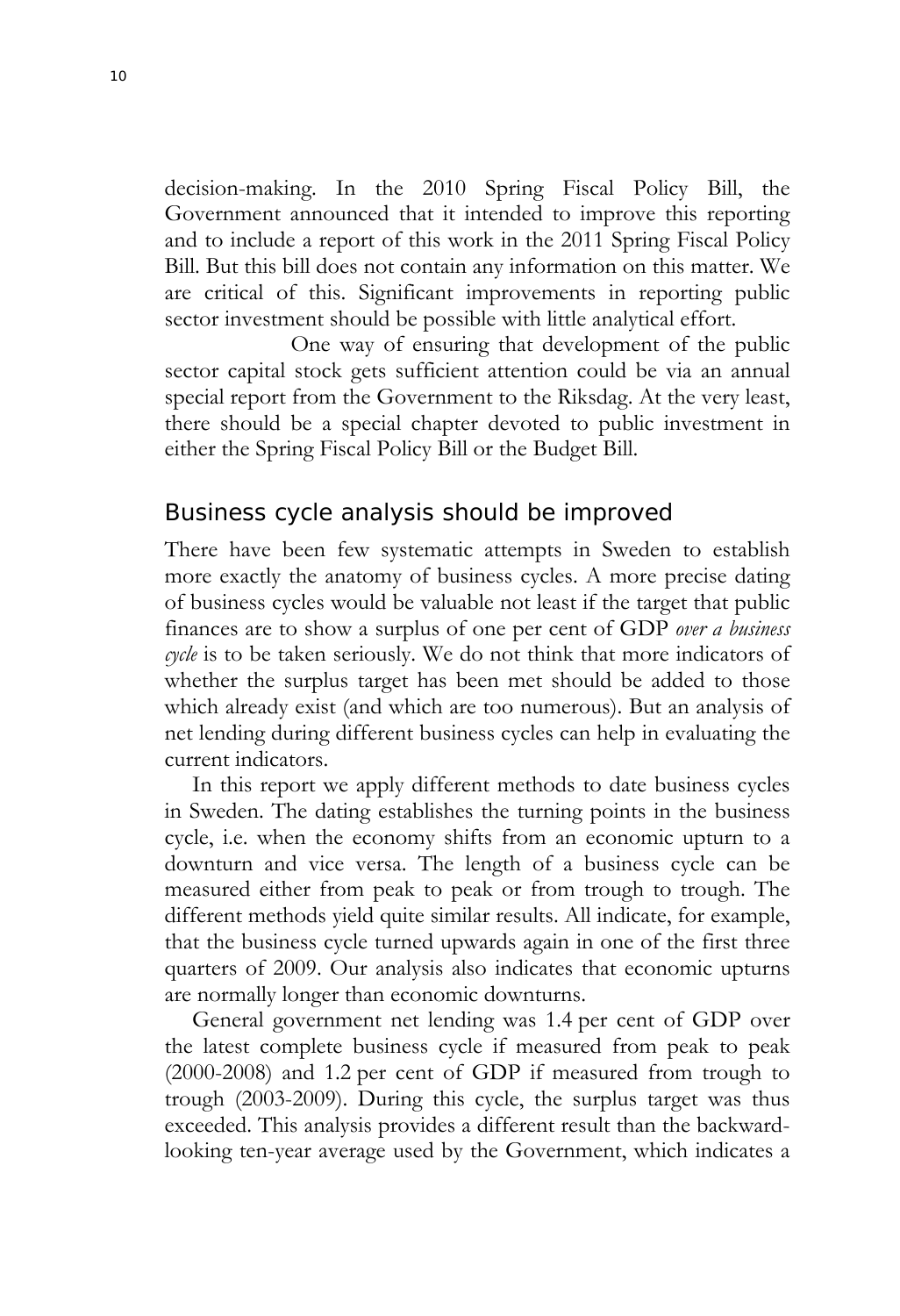net lending of 0.8 per cent of GDP. The discrepancy indicates the importance of having a clear picture of the cyclical situation.

# Too few resources devoted to fiscal sustainability analyses

The 2011 Spring Fiscal Policy Bill (like earlier Spring Fiscal Policy Bills) contains estimates of long-term fiscal sustainability. The aim is to judge if it is possible at current tax rates to finance future public commitments when demographic conditions change.

 The conclusion in the 2011 Spring Fiscal Policy Bill's base scenario is that the public sector, assuming unchanged rules, will have primary surpluses (the difference between revenue and expenditure excluding interest) for the rest of the century. The surpluses correspond to a permanent, annual surplus of 3.4 per cent of GDP. Sweden thus finds itself in a unique position internationally. Most other economically developed countries face significant fiscal sustainability problems that will force large budget cuts. In Sweden – according to the sustainability calculations – there will instead be room for tax cuts and/or expenditure increases in the future.

 The sustainability calculations in the 2011 Spring Fiscal Policy Bill differ radically from previous years' estimates. In the 2010 Spring Fiscal Policy Bill, fiscal policy was expected to be exactly sustainable. The main reason for the change in the sustainability assessment is that price growth for public consumption has been adjusted downwards. This is not the first time that this assessment has been changed. The frequent and inadequately explained changes in such a significant component of the sustainability calculations are a problem. In the 2011 Spring Fiscal Policy Bill, it is impossible to infer exactly what assumptions are behind the change. The inadequate reporting on this point is unsatisfactory.

 As in previous Spring Fiscal Policy Bills, there are a number of alternative scenarios analysed in the 2011 Spring Fiscal Policy Bill. These contribute valuable information about how different assumptions affect the analysis. The main conclusion is that the long-term sustainability of the public finances depends on high employment and is very sensitive to the demand for welfare services of higher quality.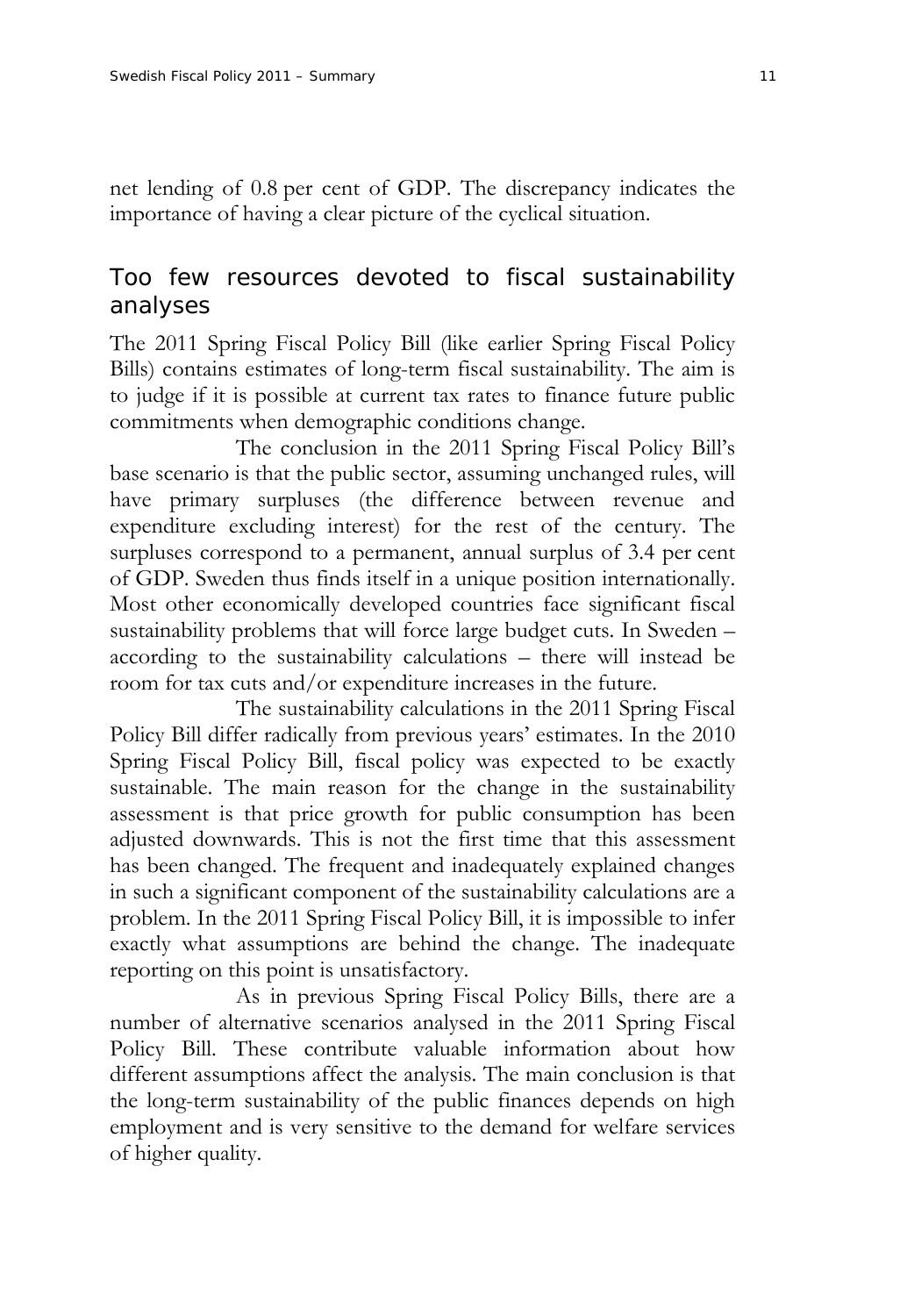According to the Government, achieving an equal distribution of resources between generations is an important argument for the surplus target. But the Government has not defined what it means by equity between successive generations.

We have in all our reports requested clearer analyses of how public finances affect the distribution between different generations –*generational accounts*. We once more wish to underline the need for such analyses. Without generational analyses, it is impossible to assess the surplus target's impact on intergenerational distribution. Nor is it possible to judge what the consequences of various proposals for tax changes and expenditure increases will be for different generations.

 Given the limited resources allocated by the Ministry of Finance for sustainability calculations, the quality of these calculations is high. But these resources are too few. Such an important part of the fiscal estimates should be given higher priority.

# A new framework for financial stability

The global financial crisis has yielded a new fundamental insight: *financial stability* should be a more prominent economic policy objective. The serious underestimation by decision-makers in finance ministries and central banks of the systemic risks that developed in the financial sector contributed to the international crisis. The cost of support provided to the financial system has contributed to the sharp deterioration in the public finances in many countries.

Most economically developed countries have now strengthened, or are in the process of strengthening, their *macroprudential frameworks*. Even though the impact on the financial system in Sweden was much milder than in many other countries, there are strong arguments for paying attention to the international lessons about macroprudential supervision.

Financial stability is not a new objective. Three public bodies are currently responsible for financial stability in Sweden: the Riksbank, the Swedish Financial Supervisory Authority and the Ministry of Finance. They are all equipped with different tools to fulfil this objective. Financial stability is one of the Riksbank's objectives, even though the objective has not been made operational. The Financial Supervisory Authority is responsible for traditional microprudential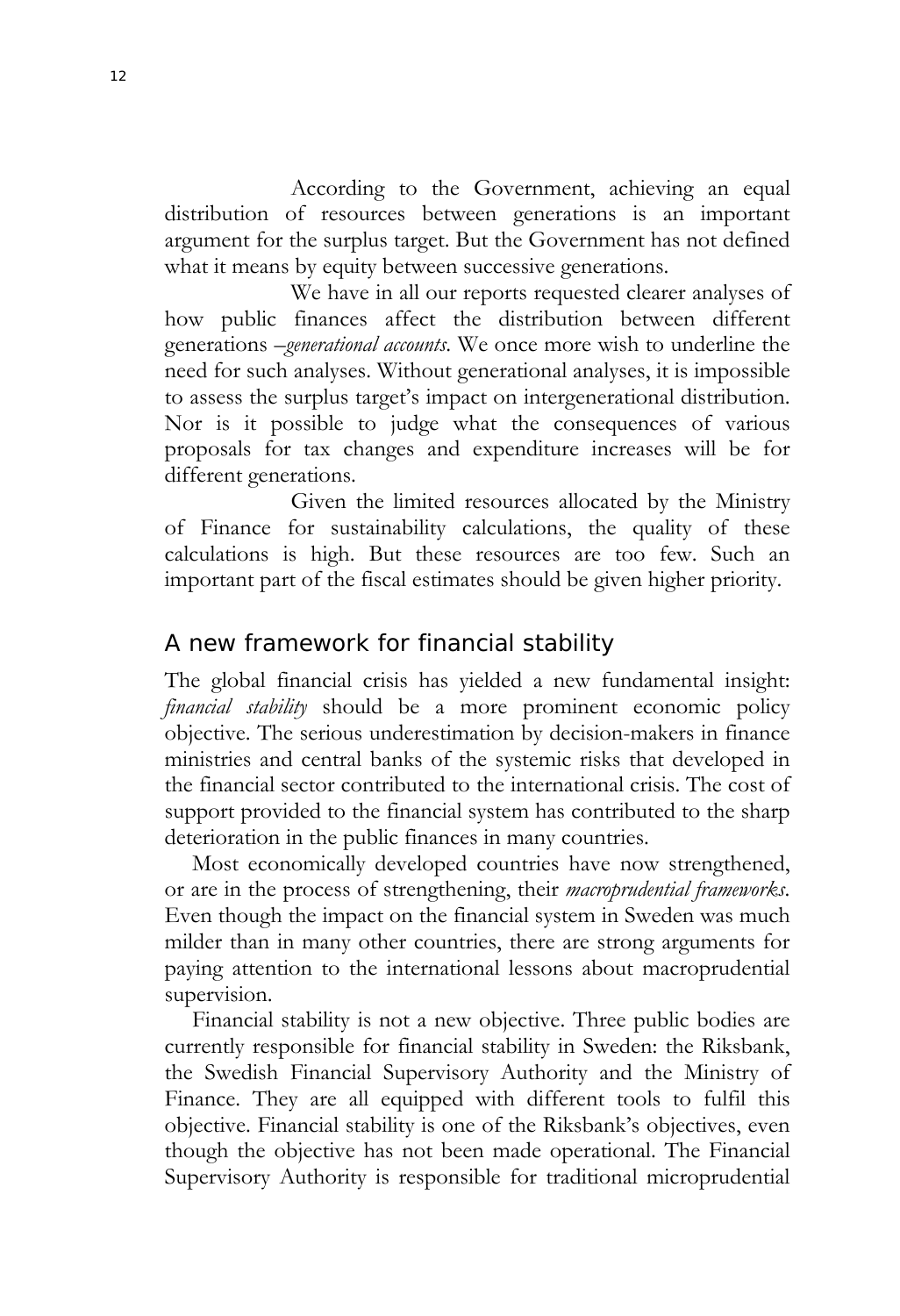supervision and regulation. The Ministry of Finance is responsible for legislation and tax issues. The Riksbank, the Financial Supervisory Authority, the Ministry of Finance and the Swedish National Debt Office cooperate on matters that concern financial imbalances. There is thus already a system in place for managing threats to financial stability.

But the existing system has one major weakness: there is no body with the main responsibility for monitoring the risks of financial imbalances and propose measures when the systemic risks approach a critical level. The division of responsibility between the different bodies is blurred. As macroprudential oversight is not a main task for any of them, there is a risk that none of them will sound the alarm in time.

The framework for financial stability needs to be strengthened. We see two alternatives. The first is to give the *Riksbank* greater responsibility for macroprudential regulation, with an expanded arsenal of instruments, if necessary. The other is to establish a new public authority, a *financial stability council*, with the remit of identifying financial systemic risks and proposing measures.

We see good arguments for both solutions. The arguments for giving the Riksbank main responsibility for financial stability are as follows: Its traditional monetary policy instruments provide it with effective tools for managing the financial markets. Its contact with banks and financial companies is direct and ongoing. It already has a responsibility for financial stability. It has the best analytical capacity with some 70 economists working on the financial sector. It publishes a report on financial stability twice a year.

But there are also objections to giving the Riksbank a broader remit. The Riksbank already has considerable power. There can also be a conflict between the price stability objective and the financial stability objective. The Riksbank's independence currently to a large extent rests on the fact that it has *one* clear main objective: low inflation. Should the Riksbank be given more responsibility for financial stability, it would be more difficult to evaluate how well it achieves its objectives.

The other alternative is to establish a financial stability council with responsibility for macroprudential supervision. In that case, such a council should have the remit to analyse changes in the domestic and international financial systems that might threaten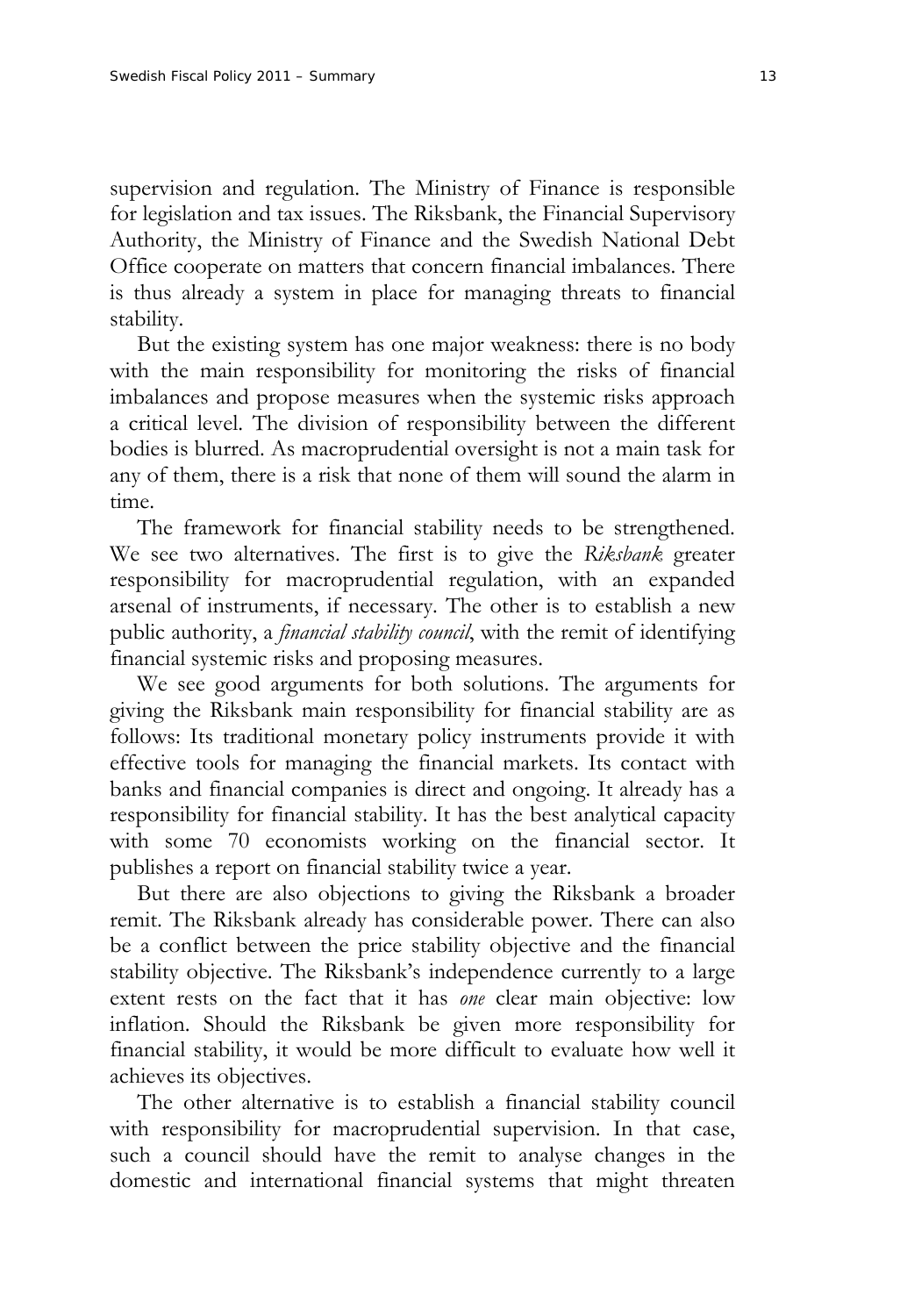financial stability in the Swedish economy. The council should be obliged to publish its analyses regularly, possibly twice a year. It could address its recommendations to the Riksbank, the Financial Supervisory Authority and the Ministry of Finance as well as to other public authorities and to banks and financial companies. The recommendations would not be binding. In our opinion, a stability council should not have any policy tools of its own.

There are a number of advantages to this solution. The body created would focus solely on financial systemic risks. A stability council could be more active in warning of financial dangers and more freely propose measures than the Riksbank could. Such a council would provide one more voice in the economic policy debate. Since it would not have any formal regulatory instruments, it would fit into the existing structure well without creating overlapping jurisdictions. A financial stability council could also develop contacts with corresponding institutions recently established in other countries.

The primary objection to a new public authority is that its recommendations do not have to be followed by those institutions having the means at their disposal to influence the financial markets. Not least is the risk that the Riksbank might not feel the same degree of responsibility for macroprudential issues. A financial stability council could be toothless.

We thus see two possibilities. The final choice is not crucial. What is essential here is to strengthen macroprudential supervision. The central problem is to identify risks of financial imbalances in good time. Here current international experience, as well as our own history, proves that existing institutions have lacked the capacity to react in time.

#### Positive labour market developments

The labour market is now recovering rapidly. In March this year, employment was already higher than before the crisis, but the employment rate was still lower. Labour force participation has held up well during the crisis and is now increasing. This causes unemployment to decline more slowly than it would have otherwise.

Deep economic downturns often have persistent adverse labour market effects. Equilibrium unemployment, the unemployment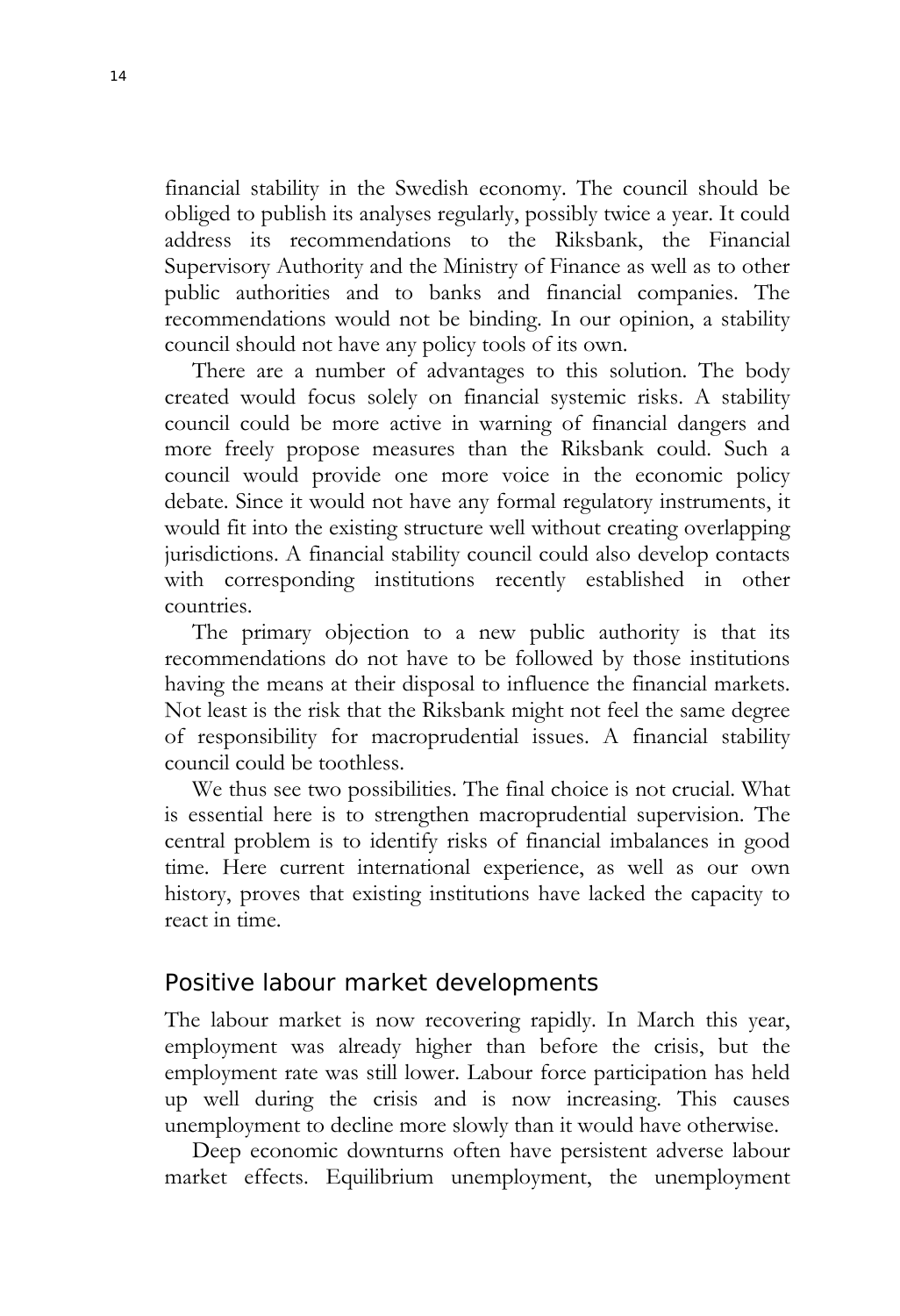which is due to the way in which the labour market functions, normally rises. Several mechanisms may contribute to this. Matching supply and demand may be worse if sectors other than those that stagnated during the crisis expand after the crisis. The human capital of the long-term unemployed may become obsolete, they may seem less attractive to employers and discouraged-worker effects may make job searches less effective. There is also a risk that unions in wage formation will first take their employed members' (*insiders'*) interests into account before those of the unemployed (*outsiders*). If so, wage increases in economic upturns may be so high that firms' new hiring is limited.

 In our opinion, the long-term effects of the recent crisis will be relatively small. There are several reasons for this. The increase in unemployment and the decrease in employment were limited in relation to the fall in GDP. Adjustment to the cyclical situation in the recent crisis to a greater extent than in the crisis in the early 1990s was accomplished by a reduction in the average hours worked. The increase in labour force participation also reduces the risk of exclusion.

Young people were particularly hard hit by the crisis but are now enjoying rapidly rising employment. Our analysis indicates that unemployed young people have better, not worse, chances of finding a job than unemployed people in general. This is often forgotten. This is one reason why unemployment may be less of a problem for young people than for older people. But young people have a higher unemployment risk than other groups. That youth unemployment increased so much during the crisis was due more to the fact that more young people went from employment to unemployment than to young people having greater difficulty finding a new job. In the economic upturn, unemployment has declined more among young people than among other age groups. Nevertheless, youth unemployment is still high.

Unlike previous crises, employment during the downturn held up better for those born abroad than for those born in Sweden. Unemployment still increased more among the foreign born and kept on increasing in 2010. In 2010 employment also rose more slowly for the foreign born than for those born in Sweden. The employment rate for older workers rose during the crisis. This is a positive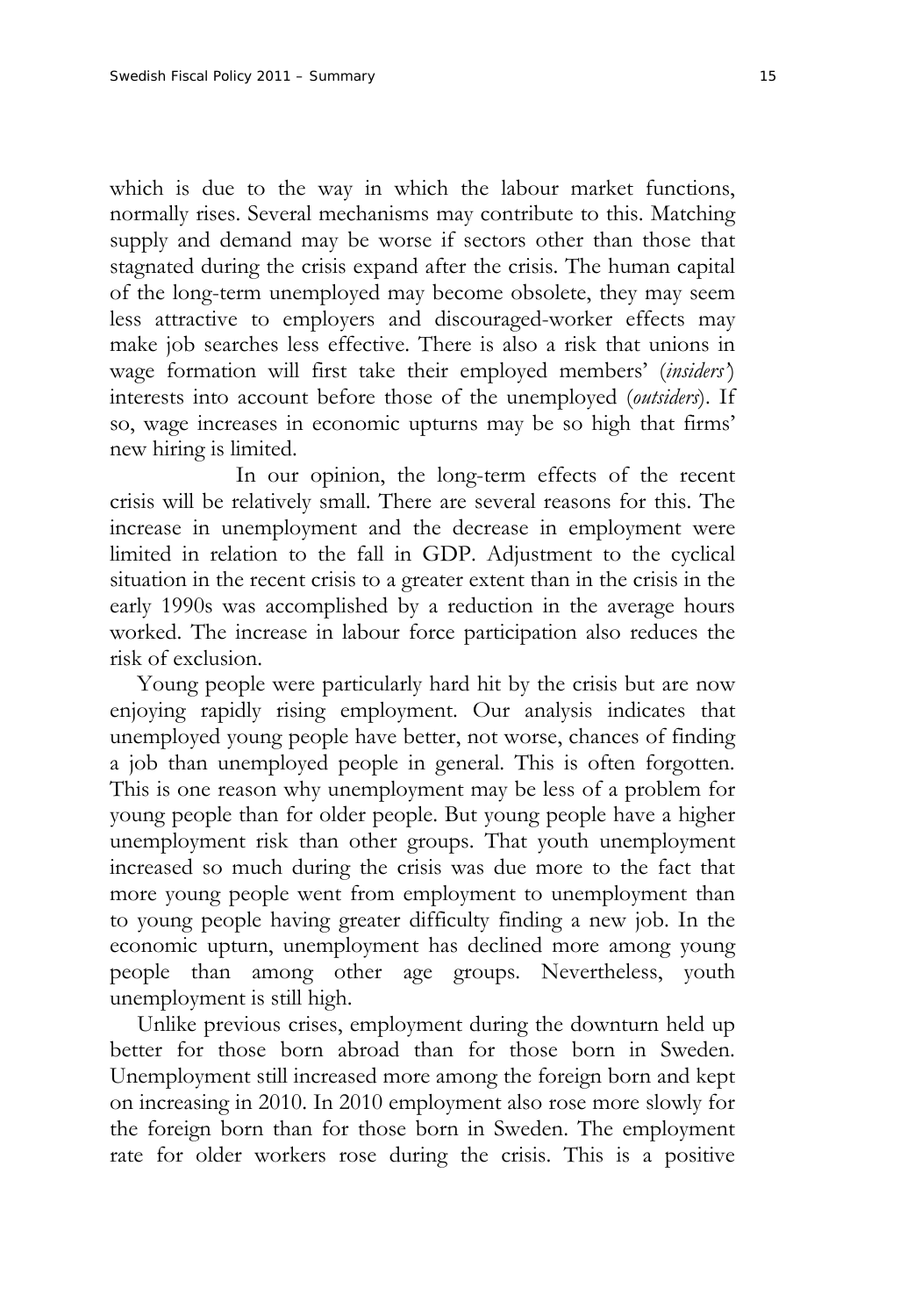development as older workers run a particularly high risk of persistent unemployment.

 An analysis of the connection between job vacancies and unemployment shows that matching worsened after the crisis in the early 1990s. When Public Employment Service job vacancy data are used, there are some signs of another worsening in matching in recent years. When Statistics Sweden data on job vacancies are used, the picture is less clear. Our analysis of how the outflow from unemployment to employment (the job finding rate) depends on the labour market situation does not show any pattern that differs from developments before the crisis. Our overall assessment is that the crisis has not led to any significant worsening of matching in the labour market.

But there are worrying factors. Even before the crisis, there were serious problems with long-term unemployment, particularly among the foreign born, the low-skilled and older workers. The crisis made the situation for these groups of long-term unemployed even worse. The persistently weak labour market situation for people with only a pre-upper secondary education is particularly difficult. Further labour market and education measures may be required. It is also worrisome that unemployment – and long-term unemployment – are still increasing among the foreign born. This group to some extent overlaps with the low-skilled.

# Greater transparency about the wage effects of the earned income tax credit

The Spring Fiscal Policy Bill makes an optimistic assessment of the long-term effects of the Government's labour market reforms. They are assumed in the long run to contribute to a 4.6 per cent increase in employment and a 1.4 percentage point decrease in unemployment.

 In our opinion, the Ministry of Finance's analysis is well supported by research and competently done. One problem, however, is that entirely different methods are used to assess different effects. Then these sub-results are added together to form an overall assessment. The lack of a uniform analytical model makes it difficult to know whether the different sub-results are consistent with each other. It would have been preferable to use an integrated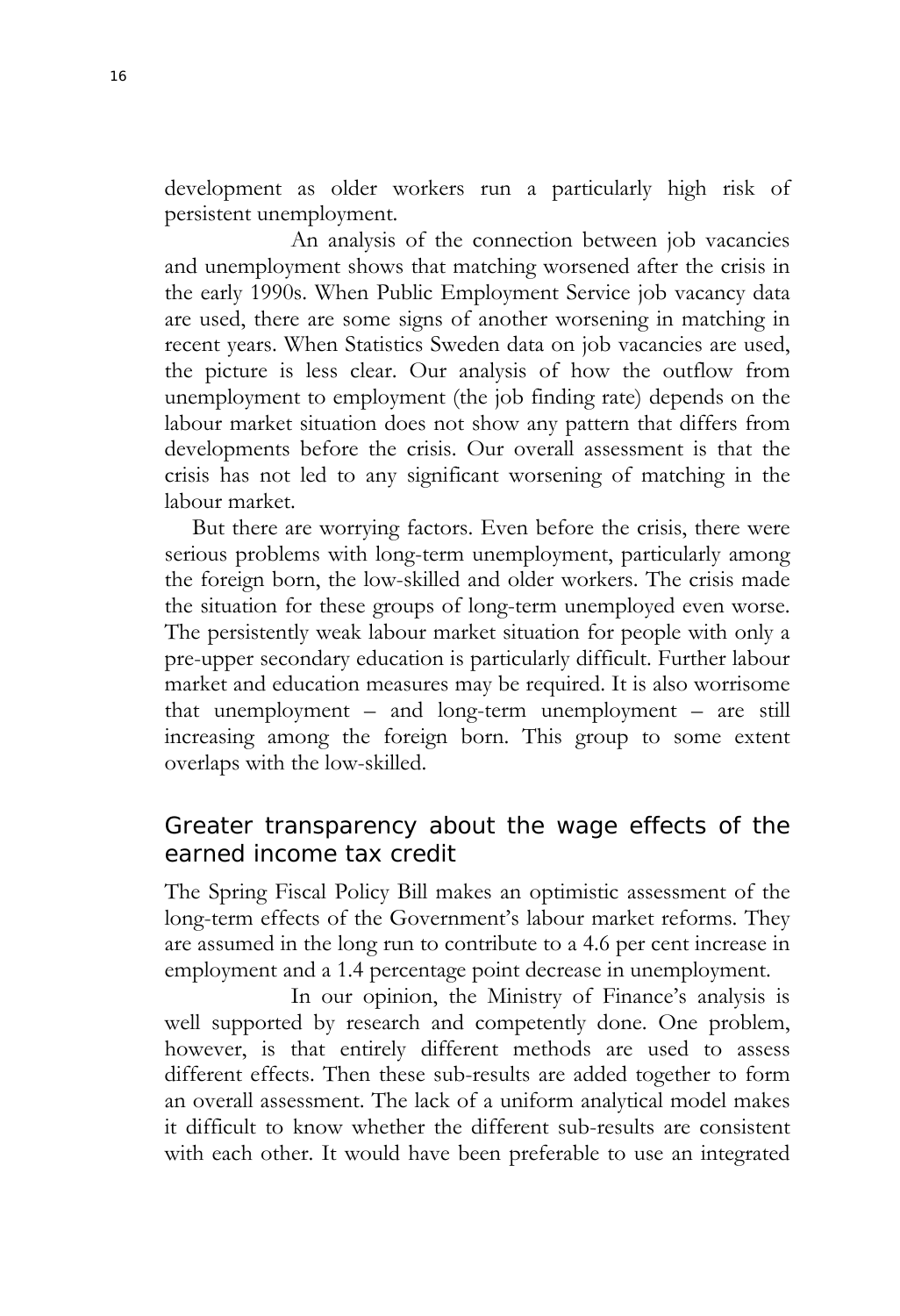*general equilibrium model* to analyse all the effects. The Ministry should develop a model of this type.

 We have criticised the Government for not satisfactorily explaining that the earned income tax credit and the reduction in unemployment benefits primarily affect employment by restraining wages. In the 2011 Spring Fiscal Policy Bill, the Government for the first time explicitly states that such wage effects are likely. This is welcome and enables a more nuanced discussion.

 According to the Ministry of Finance, the earned income tax credits introduced thus far will in the long run help increase the average *after-tax* wage a full 6.1 per cent, while lowering the *before-tax* wage by only 1.1 per cent (compared to what it would otherwise be). All in all, the Ministry estimates that the decrease in social contributions will increase wages (before tax) by approximately the same amount as the earned income tax credit and lower unemployment benefits reduce them. It is difficult to judge the plausibility of these estimates. Because completely different methods are used to calculate wages and estimate the employment effects, it is impossible to know whether the results are consistent. A background study for our report indicates a significant negative correlation between wages of individuals and the after-tax replacement rate that would be received in case of unemployment. This may indicate that the wage-dampening effects of the earned income tax credit and lower unemployment benefits are considerably greater than the Government's estimate.

 The Government's overall assessment of the effects of the labour market policy reforms is not unreasonable. In other countries that have carried out similar reforms, unemployment has declined substantially. At the same time, there is considerable uncertainty. This is true of both the magnitude of the effects and the pace at which they ensue.

 It is difficult to judge whether additional earned income tax credits have diminishing returns, i.e. if the effects will decrease as more credits are implemented. Instead, the decisive factor should be how to value the reduction of the *effective* degree of insurance (the after-tax replacement rate) offered to someone who becomes unemployed compared to the value of further reductions in unemployment. This is a political issue. But it is reasonable to think that the perceived disadvantage of further earned income tax credits,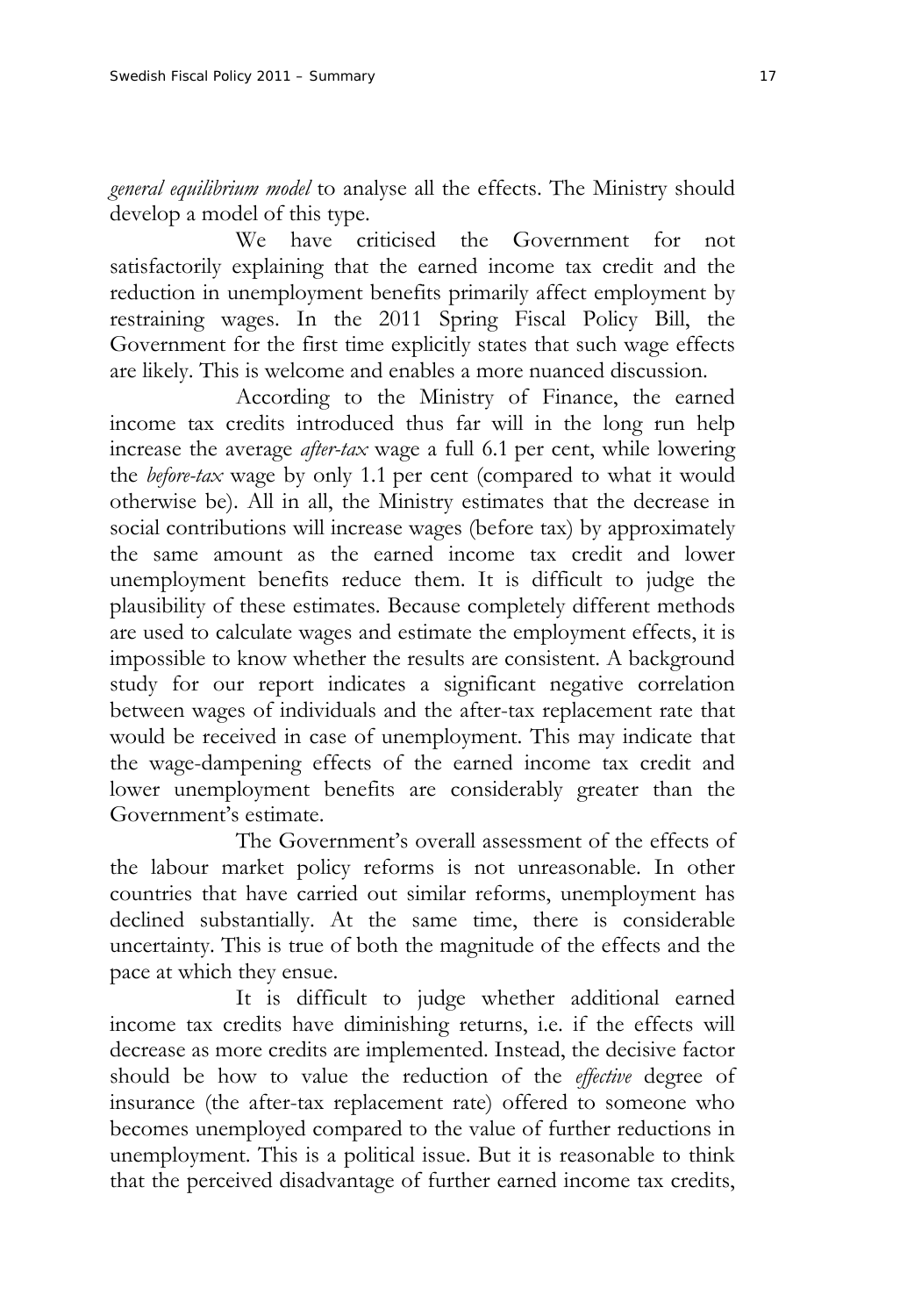in the form of lower effective insurance in the event of unemployment, will rise as the income difference between someone who has a job and someone who is unemployed increases. The perceived value of lower unemployment is likely to decrease the lower unemployment in the long run is expected to be. The arguments for more earned income tax credits thus quite likely become weaker as more credits are introduced.

# Unemployment insurance should be reformed

With the current unemployment insurance system, we see only slight advantages in differentiated individual contributions. Under certain conditions, contributions that are differentiated according to the unemployment in each fund can create incentives for lower wage growth and thus contribute to higher employment. But these conditions are probably not met.

 One idea behind the differentiation in contributions is that the members in a particular trade union should have to bear a large part of the cost should they, by high wage demands, cause an increase in unemployment among those participating in the unemployment insurance fund associated with the union. But this connection is quite weak. The differentiated contributions account for – at the margin –  $1/3$  of the unemployment costs in a fund at most. According to our calculations, the funds and trade unions only overlap by about 2/3. This means that the members in a union on average bear at most  $(1/3) \times (2/3) = 2/9$  of the unemployment costs in their collective bargaining area. In practice, their share is considerably lower as the long-term unemployed do not get any unemployment benefits from the funds.

 The current contribution differentiation is more trouble than it is worth. One major disadvantage is the membership exodus from the unemployment insurance funds. Our conclusion is that the contribution differentiation should be scrapped if the current system of voluntary unemployment insurance funds is retained.

 In principle a strong argument can be made for *mandatory* unemployment insurance. A mandatory system satisfies both the paternalistic desire that everyone – even those with a lack of foresight – have an income-related insurance and the desire that everyone (even those at little risk of unemployment) should help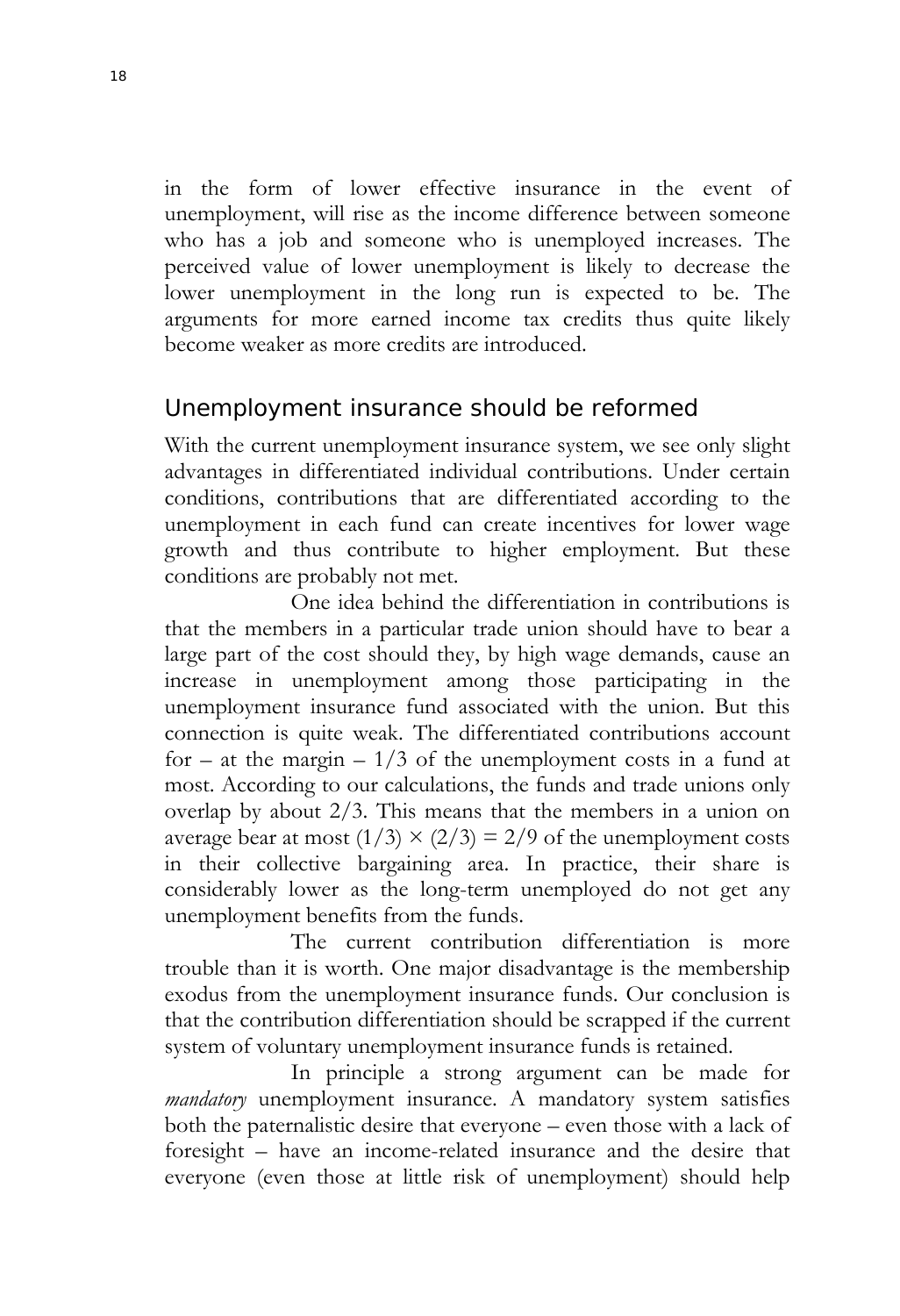finance the insurance. These arguments are in our opinion as strong for unemployment insurance as for other types of social insurance.

 There are strong theoretical grounds to explain why decreasing benefits over the unemployment spell provide an appropriate combination of insurance and incentives to find a job quickly. But in the current system, only a minority of the unemployed face a potential decrease of this kind. One reason is that many are not part of this income-related insurance. Another reason is that the ceiling for the unemployment insurance funds has been nominally unchanged and has therefore fallen sharply relative to the wage level, with the result that an increasing number of those employed exceed the ceiling.

 The sitting cross-party inquiry into social insurance should examine all the issues discussed above: contribution differentiation, mandatory insurance, qualification requirements for unemployment benefits and the level of the ceiling in the unemployment insurance funds. Another issue that should be investigated is whether unemployment insurance can be made *cyclically dependent* as in Canada and the United States, so that it is more generous in economic downturns than in economic upturns.

 There are two major arguments in favour of cyclically dependent unemployment insurance. The first is that there is a greater need for insurance in economic downturns than in economic upturns because it takes more time to find a job in downturns. The second argument is that the negative effects of generous unemployment insurance on the unemployeds' search intensity play a smaller role in a downturn, when there are few jobs, than in an upturn.

# A new tax reform is needed

In 1990 and 1991 there was an extensive tax reform aimed at achieving a more just and socially more efficient tax system. By broadening the tax bases and reducing marginal taxes, the tax system became simpler and more uniform. Since this reform, there have been a number of changes made to the cohesive tax system it created. In recent years, these have included the earned income tax credit, the tax credit for household services and the Repair, Maintenance and Improvement (RMI) tax credit, lower social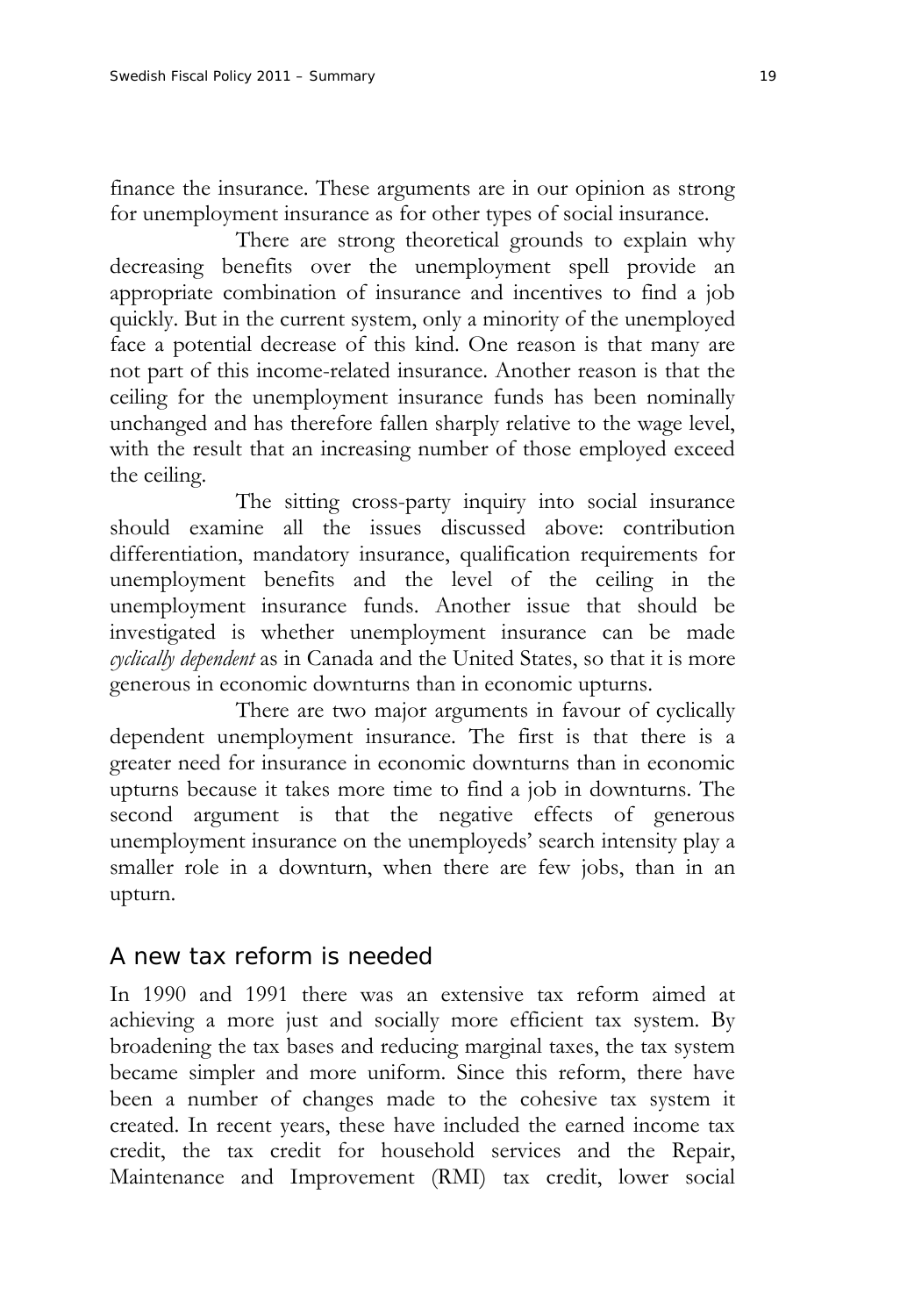contributions for certain groups, a lower real estate tax, and abolition of the wealth tax.

Taxes have negative effects on household and business behaviour by driving a wedge between social and private returns. When they differ, businesses and households will not behave in a way that will maximise social efficiency. The tax structure should be designed so that the social efficiency losses are as small as possible, and redistribution requirements are satisfied.

The Ministry of Finance should do more analysis of the effects of different tax changes on social efficiency. Today their analyses focus primarily on the employment effects and the impact on public finances.

Some tax changes since the 1990-1991 tax reform have made the tax system more socially efficient. This is particularly true of the earned income tax credit, which reduces the wedge between the social and the private return to working. Abolishing the wealth tax has also presumably been socially efficient. This tax reduced savings, led to an inefficient distribution of savings between different assets and induced a flight of capital and capital owners to other countries.

For practical reasons, only market activities can be taxed, unlike doing one's own household work and work in the unregistered sector. High taxes on services that can easily be performed by households themselves or in the unregistered sector therefore result in greater distortions than taxes on other services and goods. This is a strong argument for the tax credit for household services, which provides tax relief for the purchase of household-related services. The argument for tax relief for RMI work is weaker as it requires more professional skills. Nor are the social efficiency arguments for a lower VAT on restaurants and catering services particularly strong.

We recommend a return to a single VAT rate. The lower tax rates on such items as food, books and some tourist-related activities distort consumption in favour of these goods and services at the cost of others. Appropriately differentiated VAT rates can theoretically contribute to greater social efficiency but the current differentiation does the opposite.

The Government has used employment arguments to justify a number of tax cuts. For example, a lower restaurant VAT is assumed to lead to lower structural unemployment. It is questionable whether differentiated consumption taxes are the right instrument for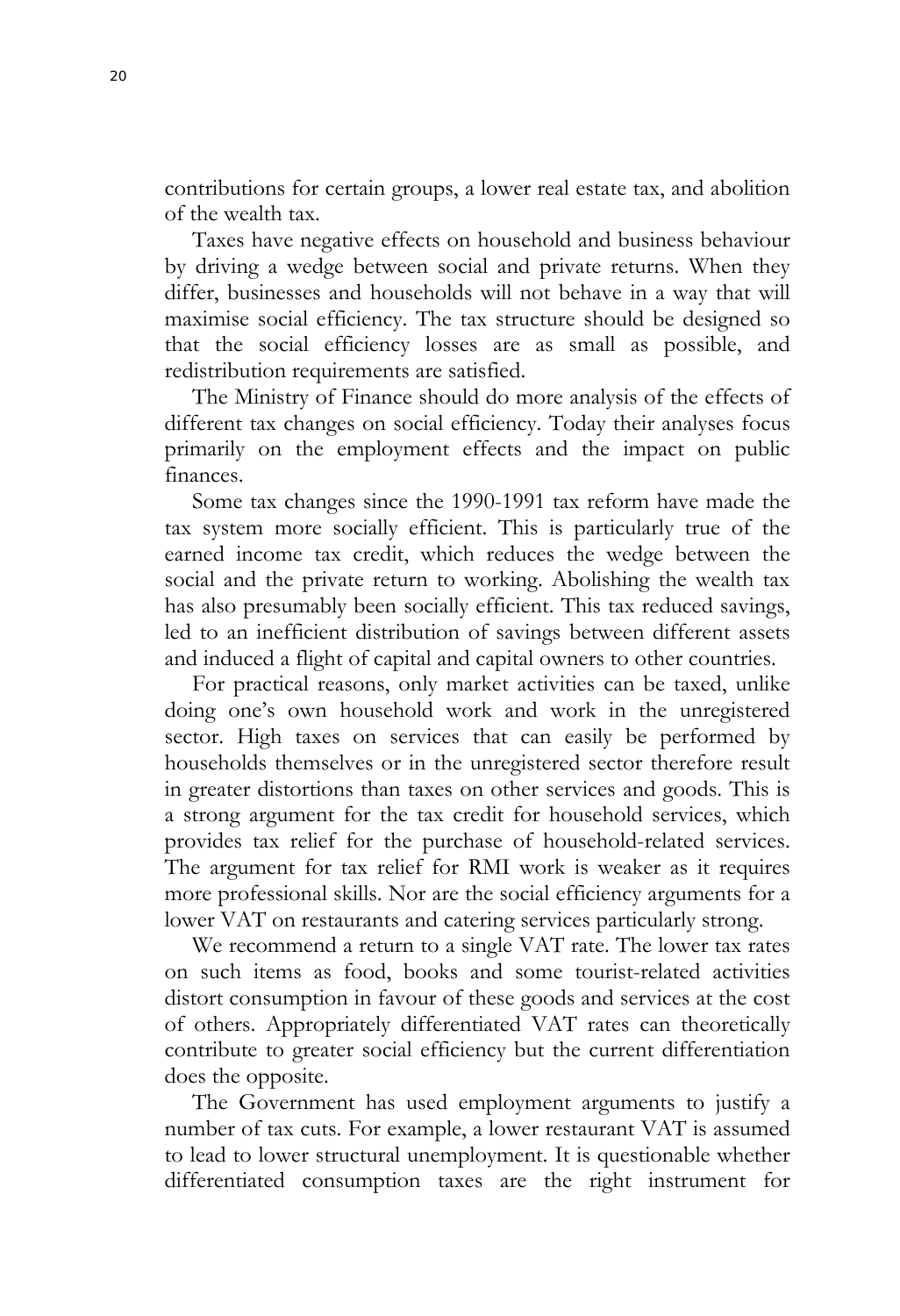addressing this problem. Tax reductions directed at weak groups (such as new start jobs) and those that affect incentives to work (such as the earned income tax credit) are more effective. Lowering social contributions for large groups such as young people is an ineffective method of increasing total employment. Young people risk displacing other (considerably weaker) groups and the tax reductions may generally be assumed to lead to higher wages.

We are critical of the reduction made in the real estate tax on housing. It favours investment in housing and consumption of housing services at the cost of investments in other sectors, for example, the corporate sector, and other consumption.

The Government has announced in the 2011 Spring Fiscal Policy Bill an increase in the income threshold for the state tax and another step in the earned income tax credit. Even though these tax cuts increase the incentives to work, an abolition of the tax surcharge on high incomes is the income tax change most likely to provide the greatest social efficiency gains. Its abolition would lead to more hours worked and strengthen the incentives to get an education.

The tax system has become increasingly complex. In several areas, the tax changes have deviated from the fundamental principles of uniformity and neutrality on which the 1990/91 tax reform was based. Too much differentiation in the tax rates is ineffective and introduces arbitrariness. We therefore propose a cross-party inquiry to conduct a new complete overhaul of the tax system.

#### Education reforms need to be better targeted

The Government has announced and implemented a number of reforms in education policy. Part of the Fiscal Policy Council's remit is to assess whether developments are in line with long-term sustainable growth and employment. The education system is clearly connected to both growth and employment. This link justifies a review of this area.

The Swedish school has major problems that should be taken care of. According to international surveys, Swedish students' performance has worsened significantly since the 1990s. The education reforms' main principles are generally in line with the research. But we are not sure that the individual measures will suffice. The Government has great faith in norm-building signals. How the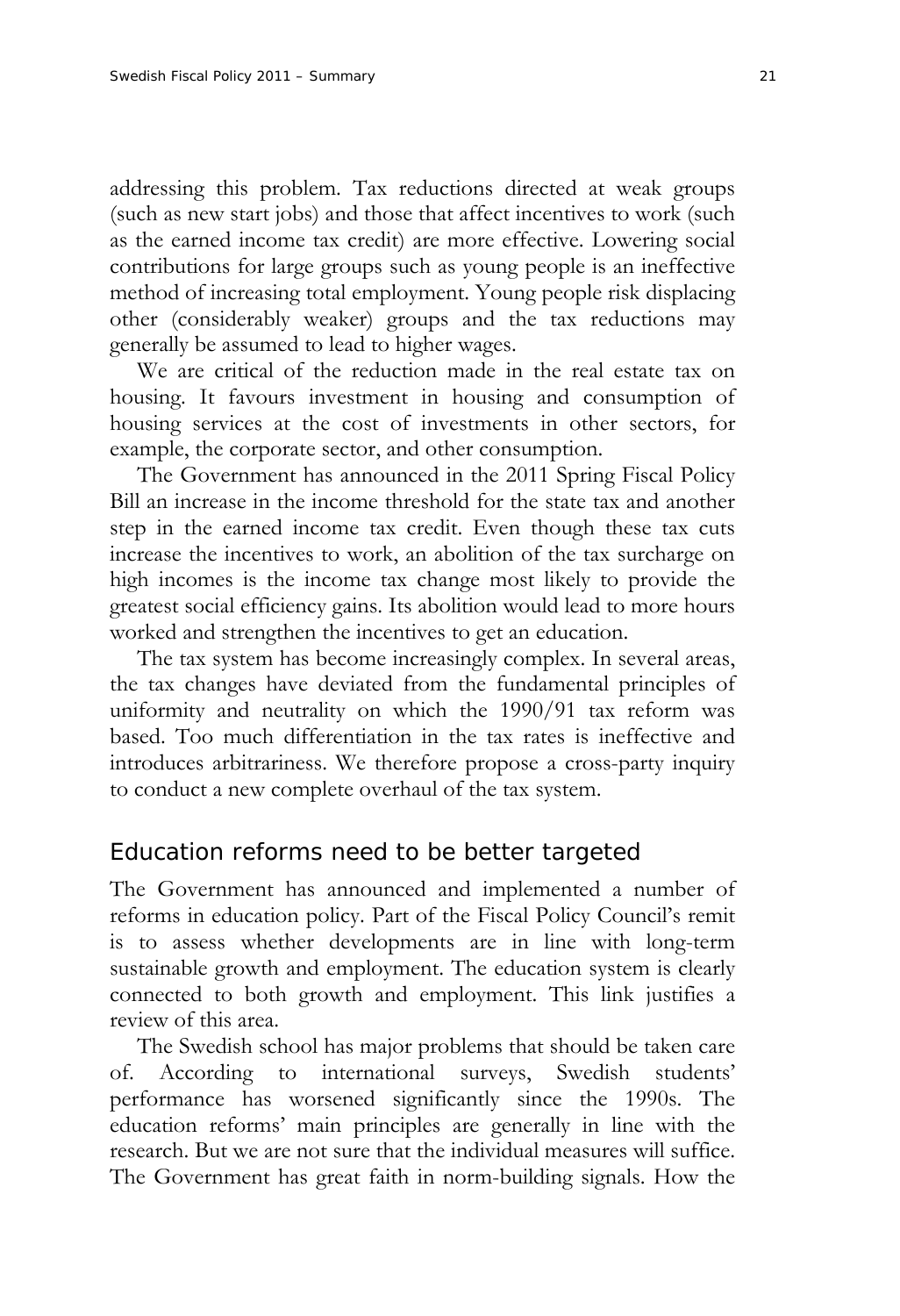new regulations are in practice designed will be important for the results. Furthermore, the Government in our opinion has hardly done enough (if anything) to counter the increased segregation.

Several factors complicate the reforms. Local self-government makes it difficult for the Government to steer the school system. Many inappropriate reforms were made in the 1990s. Teachers need time to adapt to new ways of working. It is not good to change the rules frequently. Furthermore, there is limited knowledge of what caused the results to deteriorate and of what will work.

Our conclusions about the policy pursued thus far are as follows.

- It is essential to continue to improve the possibilities for followup and evaluation. Some improvement has already taken place with the national tests now introduced in years 3, 6 and 9. The collection of test results has also improved. We take a positive view of the establishment of the Swedish Schools Inspectorate in 2007 and the announced evaluation unit. But there is room for improvement. In particular, the collection of statistics should be better.
- Grades should better reflect students' level of knowledge to overcome grade inflation. We see no other alternative than to introduce more national tests and make arrangements for marking them externally.
- The upper secondary school reform focuses more clearly on job skills in the vocational programmes. This is potentially a change for the better.
- We welcome the changes in the new Education Act that put independent and municipal schools on an equal footing. But the Government should consider rescinding the right of independent schools to use queue length as a selection criterion, as it probably increases social segregation. Supervision of existing independent schools, like those that wish to enter the market, should be further strengthened.
- From July 2011, the change in the Education Act providing that students should have continuous and active teacher support with structured instruction is a step in the right direction. Research indicates that more individualised instruction has contributed to the poorer results. But we doubt how effective the Government's